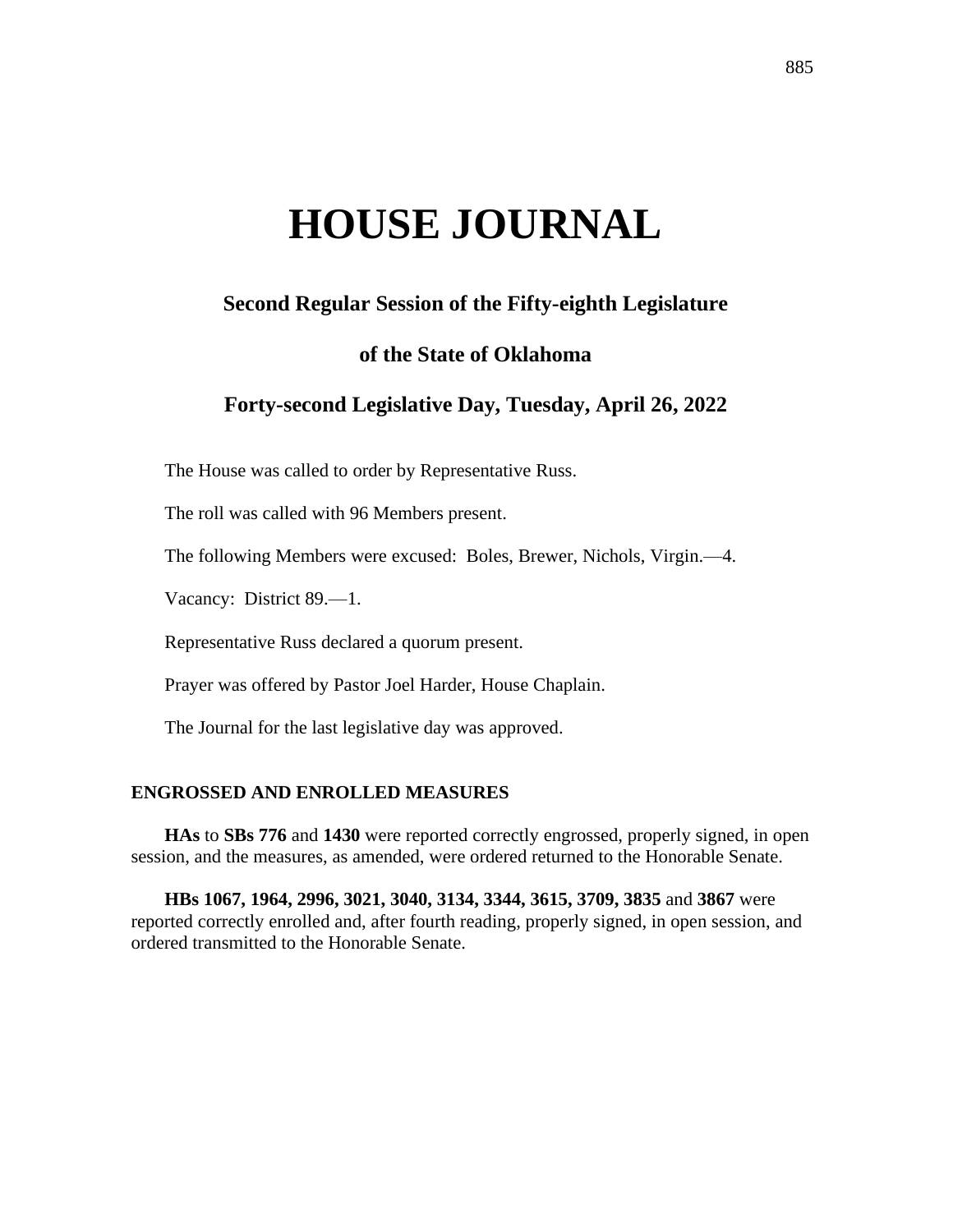## **RESOLUTION FOR CONSIDERATION**

**HCR 1020** was called up for consideration.

Coauthored by all other Representatives

Upon motion of Speaker McCall, **HCR 1020** was considered and adopted.

**HCR 1020** was referred for engrossment.

## **GENERAL ORDER**

**SB 192** by Howard of the Senate and Pfeiffer of the House was read and considered.

Coauthored by Representative(s) Grego

Representative Pfeiffer moved that **SB 192** be advanced from General Order, which motion was declared adopted.

## **THIRD READING**

**SB 192** was read at length for the third time. On passage of the measure, the roll call was as follows:

Aye: Baker, Bashore, Bennett, Blancett, Boatman, Burns, Bush, Caldwell (Chad), Cornwell, Crosswhite Hader, Culver, Davis, Dempsey, Dills, Dobrinski, Echols, Fetgatter, Ford, Fugate, Gann, Goodwin, Grego, Hardin (David), Hardin (Tommy), Hasenbeck, Hilbert, Hill, Humphrey, Johns, Kannady, Kendrix, Kerbs, Lepak, Lowe (Dick), Luttrell, Manger, Marti, Martinez, May, McBride, McDugle, McEntire, Miller, Mize, Moore, Munson, Newton, Nollan, Olsen, Osburn, Pae, Patzkowsky, Pfeiffer, Provenzano, Randleman, Ranson, Roberts (Eric), Roberts (Sean), Roe, Rosecrants, Russ, Sims, Smith, Sneed, Stark, Steagall, Stearman, Sterling, Stinson, Strom, Talley, Turner, Vancuren, Waldron, Walke, West (Josh), West (Kevin), West (Rick), West (Tammy), Williams, Wolfley, Worthen, Mr. Speaker.--83.

Excused: Bell, Boles, Brewer, Caldwell (Trey), Conley, Dollens, Frix, Lawson, Lowe (Jason), Nichols, O'Donnell, Phillips, Pittman, Roberts (Dustin), Townley, Virgin, Wallace.--17.

Vacancy: District 89.--1.

The measure passed.

**SB 192** was referred for engrossment.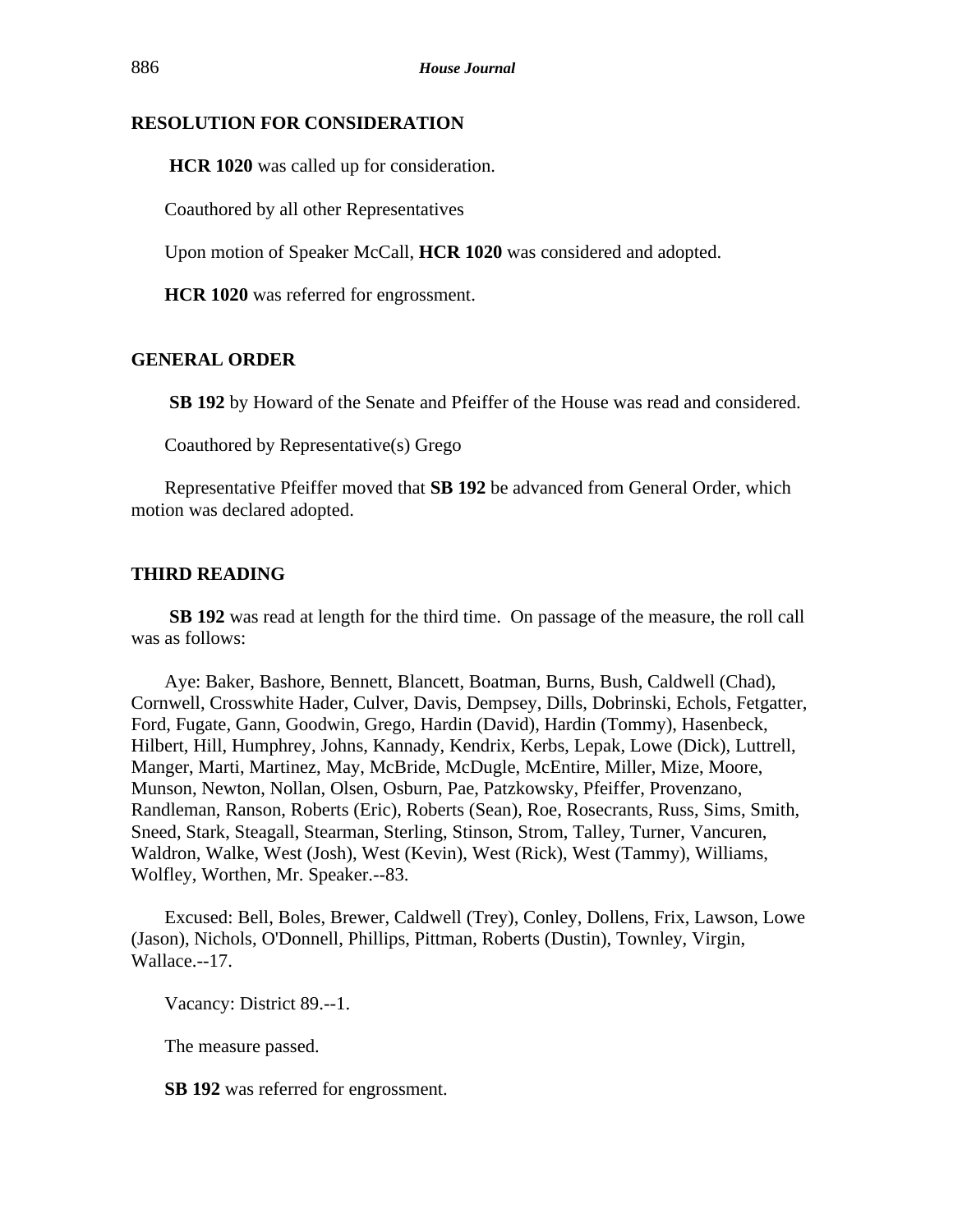**SB 1147** by Taylor of the Senate and Miller of the House was read and considered.

Representative Miller moved that **SB 1147** be advanced from General Order, which motion was declared adopted.

## **THIRD READING**

**SB 1147** was read at length for the third time. On passage of the measure and emergency, the roll call was as follows:

Aye: Baker, Bashore, Bennett, Blancett, Boatman, Burns, Bush, Caldwell (Chad), Cornwell, Crosswhite Hader, Culver, Davis, Dempsey, Dills, Dobrinski, Echols, Fetgatter, Ford, Fugate, Gann, Goodwin, Grego, Hardin (David), Hardin (Tommy), Hasenbeck, Hilbert, Hill, Humphrey, Johns, Kannady, Kendrix, Kerbs, Lepak, Lowe (Dick), Luttrell, Manger, Marti, Martinez, May, McBride, McDugle, McEntire, Miller, Mize, Moore, Munson, Newton, Nollan, Olsen, Osburn, Pae, Patzkowsky, Pfeiffer, Provenzano, Randleman, Ranson, Roberts (Eric), Roberts (Sean), Roe, Rosecrants, Russ, Sims, Smith, Sneed, Stark, Steagall, Sterling, Stinson, Strom, Talley, Turner, Vancuren, Waldron, Walke, West (Josh), West (Kevin), West (Rick), West (Tammy), Williams, Wolfley, Worthen, Mr. Speaker.--82.

Nay: Stearman.--1.

Excused: Bell, Boles, Brewer, Caldwell (Trey), Conley, Dollens, Frix, Lawson, Lowe (Jason), Nichols, O'Donnell, Phillips, Pittman, Roberts (Dustin), Townley, Virgin, Wallace.--17.

Vacancy: District 89.--1.

The measure and emergency passed.

The Presiding Officer signed, in open session, Engrossed **SB 1147** and ordered same returned to the Honorable Senate.

#### **GENERAL ORDER**

**SB 1631** by Pugh of the Senate and Vancuren of the House was read and considered.

Representative Vancuren moved that **SB 1631** be advanced from General Order, which motion was declared adopted.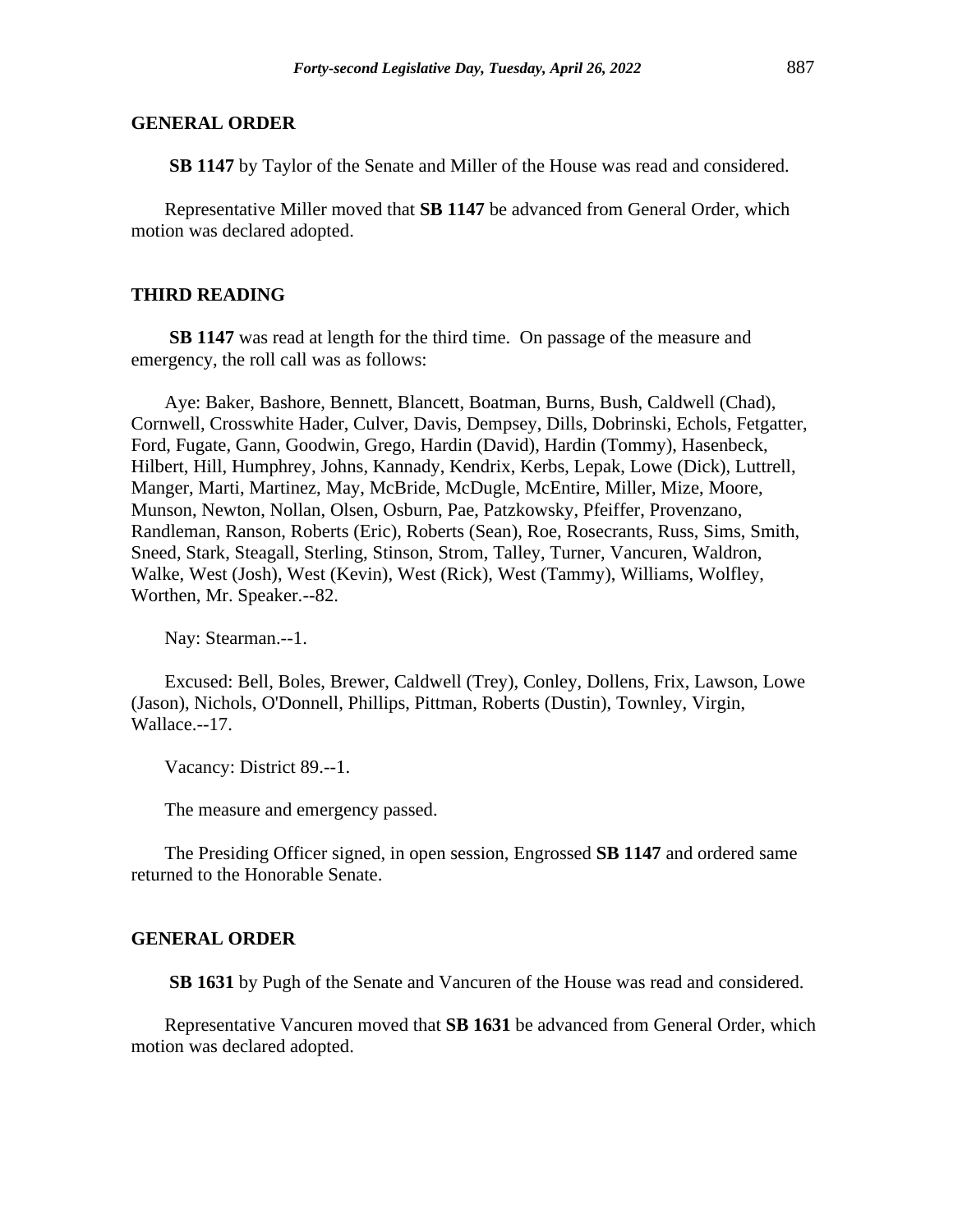**SB 1631** was read at length for the third time. On passage of the measure and emergency, the roll call was as follows:

Aye: Baker, Bashore, Blancett, Boatman, Burns, Bush, Caldwell (Chad), Cornwell, Crosswhite Hader, Culver, Davis, Dempsey, Dills, Dobrinski, Echols, Fetgatter, Ford, Fugate, Goodwin, Grego, Hardin (David), Hasenbeck, Hilbert, Hill, Humphrey, Johns, Kannady, Kendrix, Kerbs, Lepak, Lowe (Dick), Luttrell, Manger, Marti, May, McBride, McDugle, McEntire, Miller, Mize, Moore, Munson, Newton, Nollan, Olsen, Osburn, Pae, Patzkowsky, Pfeiffer, Provenzano, Randleman, Ranson, Roberts (Sean), Roe, Rosecrants, Russ, Sims, Smith, Sneed, Stark, Steagall, Sterling, Stinson, Strom, Talley, Turner, Vancuren, Waldron, Walke, Wallace, West (Josh), West (Kevin), West (Tammy), Williams, Wolfley, Worthen, Mr. Speaker.--77.

Nay: Gann, Hardin (Tommy), Stearman, West (Rick).--4.

Excused: Bell, Bennett, Boles, Brewer, Caldwell (Trey), Conley, Dollens, Frix, Lawson, Lowe (Jason), Martinez, Nichols, O'Donnell, Phillips, Pittman, Roberts (Dustin), Roberts (Eric), Townley, Virgin.--19.

Vacancy: District 89.--1.

The measure and emergency passed.

The Presiding Officer signed, in open session, Engrossed **SB 1631** and ordered same returned to the Honorable Senate.

## **MEASURES REASSIGNED**

The following measure was reassigned:

**SJR 43** − Withdrawn from Rules and referred Direct to Calendar.

## **GENERAL ORDER**

**SB 1486** by Jech et al. of the Senate and Newton of the House was read and considered.

Coauthored by Representative(s) Bashore

Representative Newton moved that **SB 1486** be advanced from General Order, which motion was declared adopted.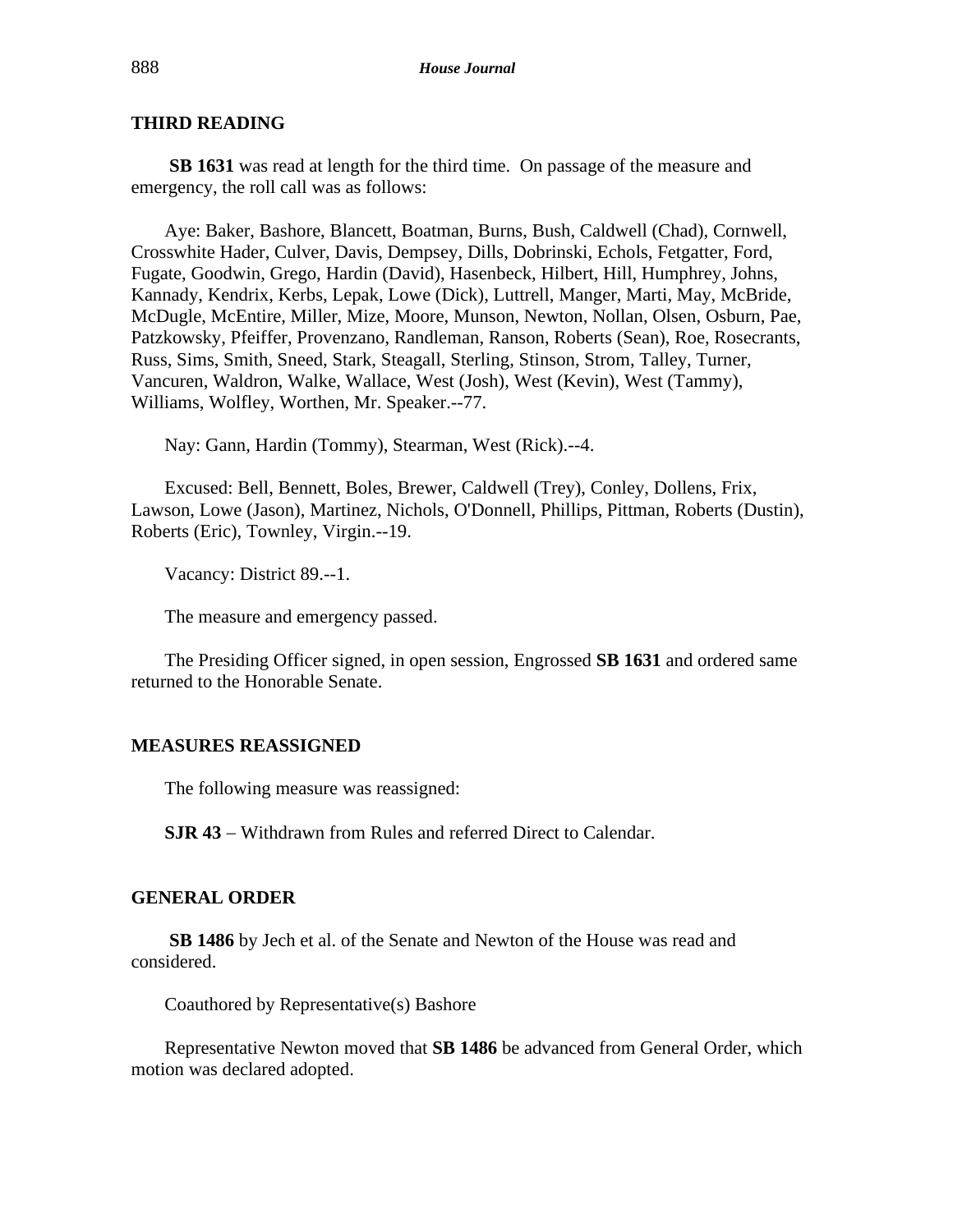**SB 1486** was read at length for the third time. On passage of the measure, the roll call was as follows:

Aye: Baker, Bashore, Boatman, Burns, Bush, Caldwell (Chad), Cornwell, Crosswhite Hader, Culver, Davis, Dempsey, Dills, Dobrinski, Dollens, Echols, Fetgatter, Ford, Gann, Grego, Hardin (David), Hardin (Tommy), Hasenbeck, Hilbert, Hill, Humphrey, Johns, Kannady, Kendrix, Kerbs, Lepak, Lowe (Dick), Luttrell, Manger, Marti, May, McBride, McDugle, McEntire, Miller, Mize, Moore, Newton, Nollan, Olsen, Osburn, Pae, Patzkowsky, Pfeiffer, Provenzano, Roberts (Eric), Roberts (Sean), Roe, Russ, Sims, Smith, Sneed, Stark, Steagall, Stearman, Sterling, Stinson, Strom, Talley, Vancuren, Wallace, West (Josh), West (Rick), West (Tammy), Williams, Wolfley, Worthen, Mr. Speaker.--72.

Nay: Bennett, Blancett, Goodwin, Munson, Ranson, Rosecrants, Turner, Waldron, Walke.--9.

Excused: Bell, Boles, Brewer, Caldwell (Trey), Conley, Frix, Fugate, Lawson, Lowe (Jason), Martinez, Nichols, O'Donnell, Phillips, Pittman, Randleman, Roberts (Dustin), Townley, Virgin, West (Kevin).--19.

Vacancy: District 89.--1.

The measure passed.

**SB 1486** was referred for engrossment.

## **GENERAL ORDER**

**SB 1456** by Jech of the Senate and Newton of the House was read and considered.

Coauthored by Representative(s) Humphrey

Representative Wallace moved to amend **SB 1456** by striking the title and enacting clause, which amendment was declared adopted.

Representative Newton moved that **SB 1456** be advanced from General Order, which motion was declared adopted.

## **THIRD READING**

**SB 1456** was read at length for the third time. On passage of the measure, the roll call was as follows:

Aye: Bashore, Bennett, Blancett, Boatman, Burns, Bush, Caldwell (Chad), Caldwell (Trey), Cornwell, Crosswhite Hader, Culver, Davis, Dempsey, Dills, Dobrinski, Dollens,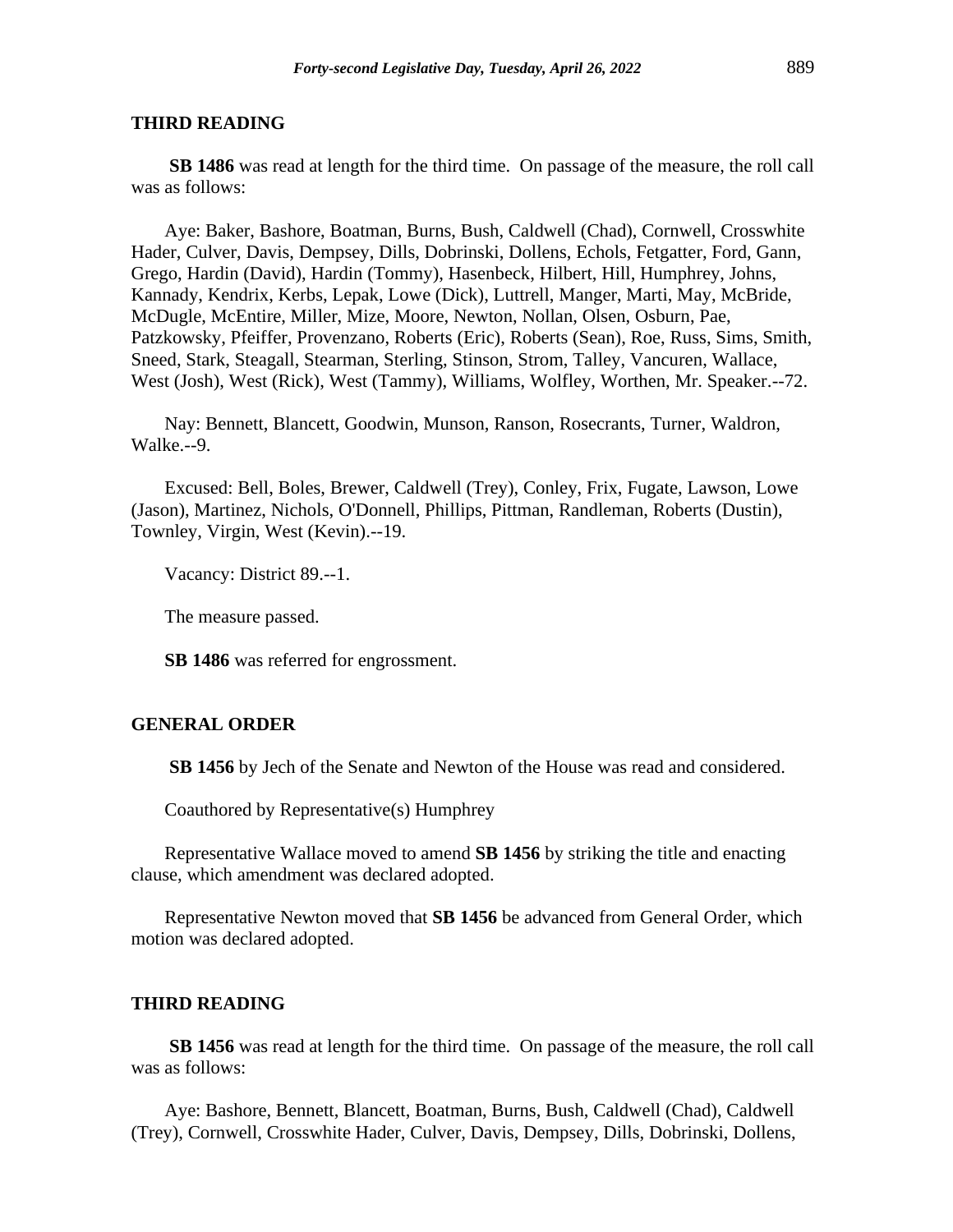Echols, Fetgatter, Ford, Gann, Goodwin, Grego, Hardin (David), Hardin (Tommy), Hasenbeck, Hilbert, Hill, Humphrey, Johns, Kannady, Kendrix, Kerbs, Lepak, Lowe (Dick), Manger, Marti, Martinez, May, McBride, McDugle, McEntire, Miller, Mize, Moore, Munson, Newton, Nollan, Olsen, Osburn, Pae, Patzkowsky, Pfeiffer, Provenzano, Randleman, Ranson, Roberts (Eric), Roberts (Sean), Roe, Rosecrants, Russ, Sims, Smith, Sneed, Stark, Steagall, Stearman, Sterling, Stinson, Strom, Talley, Vancuren, Waldron, Wallace, West (Josh), West (Rick), West (Tammy), Williams, Wolfley, Worthen, Mr. Speaker.--80.

Excused: Baker, Bell, Boles, Brewer, Conley, Frix, Fugate, Lawson, Lowe (Jason), Luttrell, Nichols, O'Donnell, Phillips, Pittman, Roberts (Dustin), Townley, Turner, Virgin, Walke, West (Kevin).--20.

Vacancy: District 89.--1.

The measure passed.

**SB 1456** was referred for engrossment.

## **GENERAL ORDER**

**SB 976** by Murdock of the Senate and Hardin (David) of the House was read and considered.

Representative Hardin (David) moved that **SB 976** be advanced from General Order, which motion was declared adopted.

## **THIRD READING**

**SB 976** was read at length for the third time. On passage of the measure and emergency, the roll call was as follows:

Aye: Bashore, Bennett, Blancett, Boatman, Burns, Bush, Caldwell (Chad), Caldwell (Trey), Cornwell, Crosswhite Hader, Culver, Davis, Dempsey, Dills, Dobrinski, Dollens, Echols, Fetgatter, Ford, Gann, Grego, Hardin (David), Hardin (Tommy), Hasenbeck, Hilbert, Hill, Humphrey, Johns, Kannady, Kendrix, Kerbs, Lowe (Dick), Lowe (Jason), Luttrell, Manger, Marti, Martinez, May, McBride, McDugle, McEntire, Miller, Mize, Munson, Newton, Nollan, Olsen, Osburn, Pae, Patzkowsky, Pfeiffer, Provenzano, Randleman, Ranson, Roberts (Eric), Roberts (Sean), Roe, Rosecrants, Russ, Sims, Smith, Sneed, Stark, Steagall, Stearman, Sterling, Stinson, Talley, Vancuren, Waldron, Walke, Wallace, West (Josh), West (Rick), West (Tammy), Williams, Wolfley, Worthen, Mr. Speaker.--79.

Nay: Goodwin, Lepak, Strom, Turner.--4.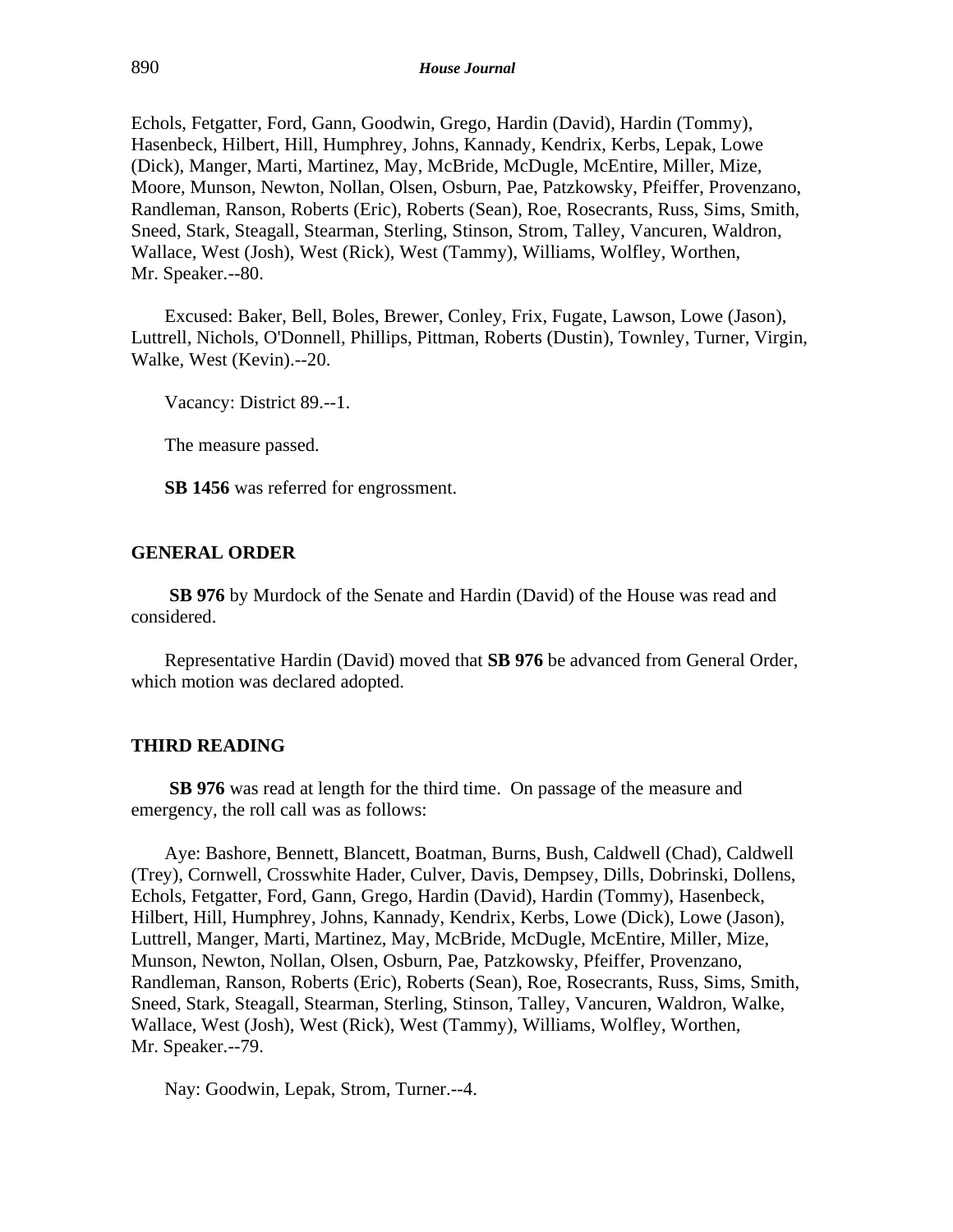Excused: Baker, Bell, Boles, Brewer, Conley, Frix, Fugate, Lawson, Moore, Nichols, O'Donnell, Phillips, Pittman, Roberts (Dustin), Townley, Virgin, West (Kevin).--17.

Vacancy: District 89.--1.

The measure and emergency passed.

**SB 976** was referred for engrossment.

## **ENGROSSED AND ENROLLED MEASURES**

**HCR 1020** was reported correctly engrossed, properly signed, in open session, and ordered transmitted to the Honorable Senate.

## **GENERAL ORDER**

**SB 1163** by Garvin et al. of the Senate and Miller of the House was read and considered.

Representative Miller moved that **SB 1163** be advanced from General Order, which motion was declared adopted.

## **THIRD READING**

**SB 1163** was read at length for the third time. On passage of the measure, the roll call was as follows:

Aye: Bashore, Bennett, Blancett, Boatman, Burns, Bush, Caldwell (Chad), Caldwell (Trey), Cornwell, Crosswhite Hader, Culver, Davis, Dempsey, Dills, Dobrinski, Dollens, Echols, Fetgatter, Ford, Fugate, Goodwin, Grego, Hardin (David), Hasenbeck, Hilbert, Hill, Humphrey, Johns, Kendrix, Kerbs, Lepak, Lowe (Dick), Lowe (Jason), Luttrell, Marti, Martinez, May, McBride, McDugle, McEntire, Miller, Mize, Moore, Munson, Newton, Nollan, Olsen, Osburn, Pae, Patzkowsky, Pfeiffer, Provenzano, Randleman, Ranson, Roberts (Eric), Roberts (Sean), Roe, Rosecrants, Russ, Sims, Smith, Sneed, Stark, Steagall, Sterling, Stinson, Talley, Vancuren, Waldron, Walke, Wallace, West (Josh), West (Tammy), Williams, Wolfley, Worthen, Mr. Speaker.--77.

Nay: Gann, Hardin (Tommy), Stearman, Strom, West (Rick).--5.

Excused: Baker, Bell, Boles, Brewer, Conley, Frix, Kannady, Lawson, Nichols, O'Donnell, Phillips, Pittman, Roberts (Dustin), Townley, Turner, Virgin, West (Kevin).--17.

Constitutional Priv: Manger.--1.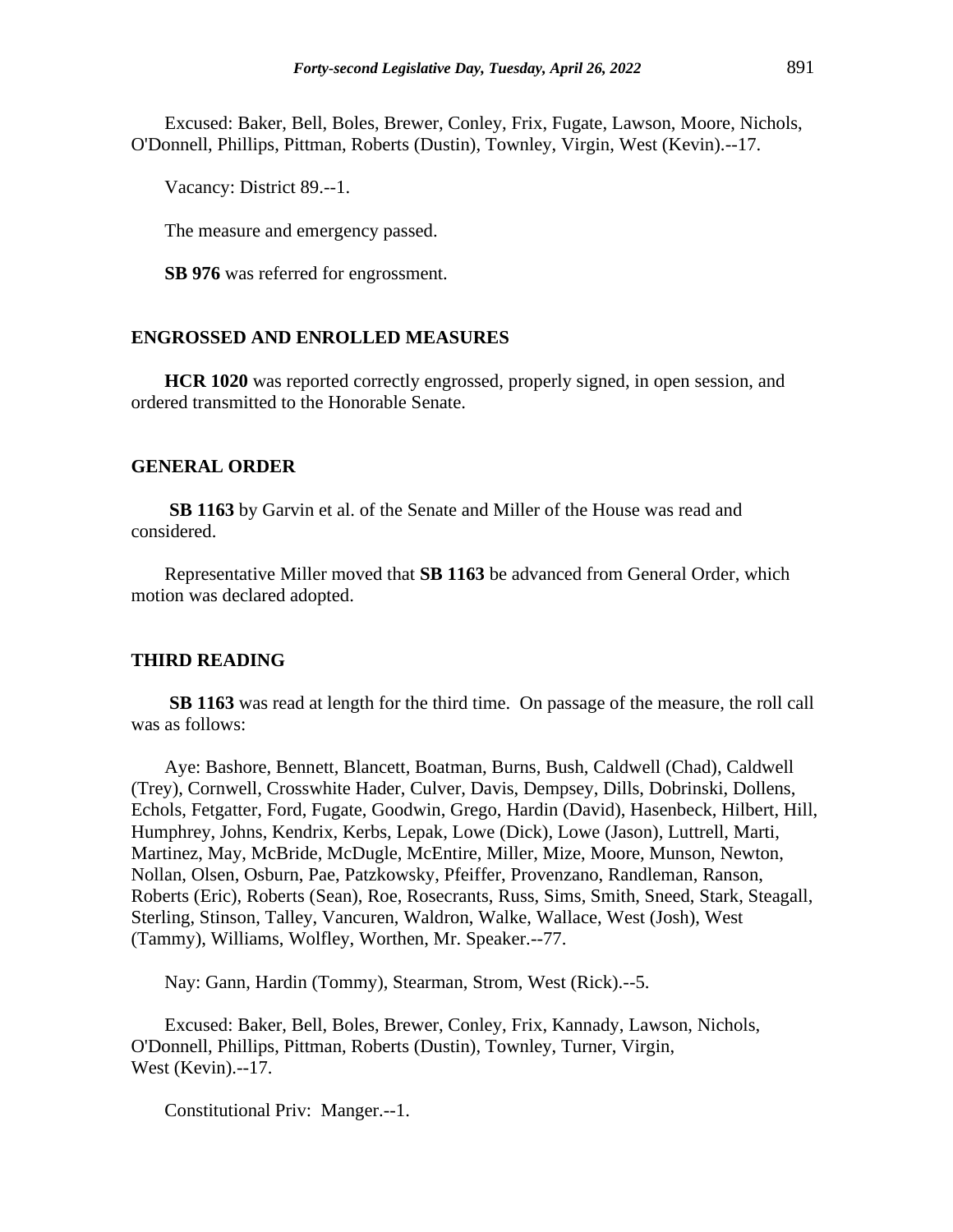Vacancy: District 89.--1.

The measure passed.

The Presiding Officer signed, in open session, Engrossed **SB 1163** and ordered same returned to the Honorable Senate.

## **GENERAL ORDER**

**SB 338** by Paxton et al. of the Senate and Hill of the House was read and considered.

Representative Hill moved that **SB 338** be advanced from General Order, which motion was declared adopted.

## **THIRD READING**

**SB 338** was read at length for the third time. On passage of the measure and emergency, the roll call was as follows:

Aye: Baker, Bashore, Blancett, Boatman, Burns, Bush, Caldwell (Trey), Conley, Cornwell, Crosswhite Hader, Culver, Davis, Dills, Dobrinski, Echols, Fetgatter, Ford, Frix, Gann, Grego, Hardin (David), Hardin (Tommy), Hasenbeck, Hill, Humphrey, Johns, Kendrix, Lawson, Lepak, Lowe (Dick), Luttrell, Manger, Marti, Martinez, May, McBride, McDugle, McEntire, Miller, Moore, Newton, Nollan, Olsen, Osburn, Pae, Patzkowsky, Pfeiffer, Phillips, Provenzano, Randleman, Ranson, Roberts (Eric), Roberts (Sean), Roe, Rosecrants, Russ, Sims, Smith, Sneed, Stark, Steagall, Sterling, Stinson, Strom, Talley, Townley, Vancuren, Waldron, West (Josh), West (Kevin), West (Rick), West (Tammy), Williams, Wolfley, Worthen, Mr. Speaker.--76.

Nay: Bennett, Dollens, Fugate, Goodwin, Lowe (Jason), Munson, Stearman, Turner, Walke.--9.

Excused: Bell, Boles, Brewer, Caldwell (Chad), Dempsey, Hilbert, Kannady, Kerbs, Mize, Nichols, O'Donnell, Pittman, Roberts (Dustin), Virgin, Wallace.--15.

Vacancy: District 89.--1.

The measure and emergency passed.

**SB 338** was referred for engrossment.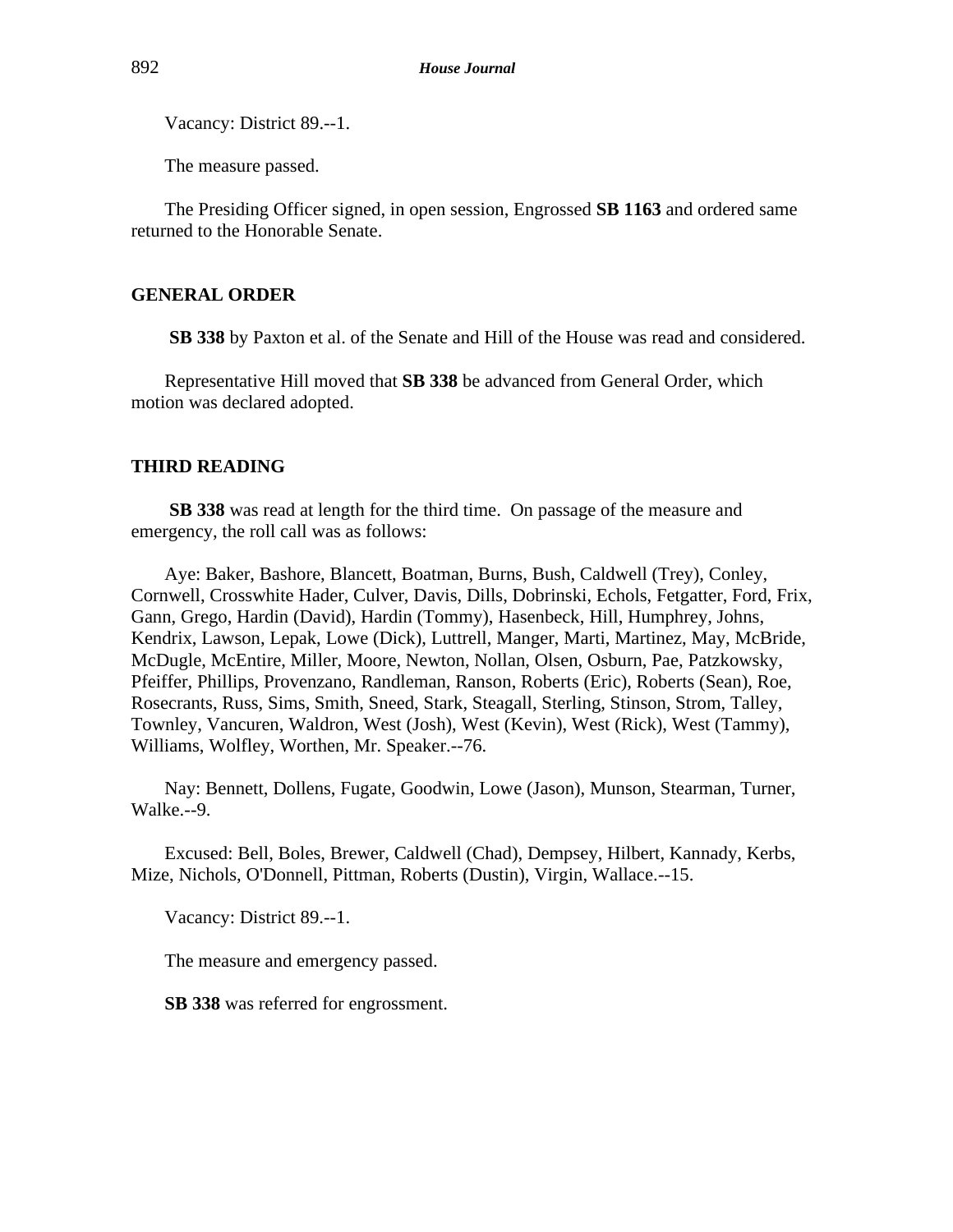**SB 1288** by Daniels of the Senate and Lepak of the House was read and considered.

### **Representative Hasenbeck Presiding**

Representative Lepak moved that **SB 1288** be advanced from General Order, which motion was declared adopted.

#### **THIRD READING**

**SB 1288** was read at length for the third time. On passage of the measure, the roll call was as follows:

Aye: Baker, Bashore, Boatman, Burns, Bush, Caldwell (Chad), Caldwell (Trey), Conley, Cornwell, Crosswhite Hader, Culver, Davis, Dempsey, Dills, Dobrinski, Echols, Fetgatter, Ford, Frix, Grego, Hasenbeck, Hill, Humphrey, Johns, Kendrix, Kerbs, Lawson, Lepak, Lowe (Dick), Manger, Marti, Martinez, May, McDugle, McEntire, Miller, Mize, Moore, Nollan, Olsen, Osburn, Pae, Patzkowsky, Pfeiffer, Phillips, Randleman, Roberts (Eric), Roberts (Sean), Roe, Russ, Sims, Smith, Sneed, Stark, Steagall, Stearman, Sterling, Stinson, Strom, Townley, Vancuren, West (Kevin), West (Rick), West (Tammy), Williams, Wolfley, Worthen, Mr. Speaker.--68.

Nay: Bell, Bennett, Blancett, Dollens, Fugate, Gann, Goodwin, Hardin (David), Hardin (Tommy), Lowe (Jason), Munson, Provenzano, Ranson, Rosecrants, Waldron, Walke, West (Josh).--17.

Excused: Boles, Brewer, Hilbert, Kannady, Luttrell, McBride, Newton, Nichols, O'Donnell, Pittman, Roberts (Dustin), Talley, Turner, Virgin, Wallace.--15.

Vacancy: District 89.--1.

The measure passed.

The Presiding Officer signed, in open session, Engrossed **SB 1288** and ordered same returned to the Honorable Senate.

## **GENERAL ORDER**

**SB 1203** by Stanley of the Senate and Roe of the House was read and considered.

Representative Roe moved that **SB 1203** be advanced from General Order, which motion was declared adopted.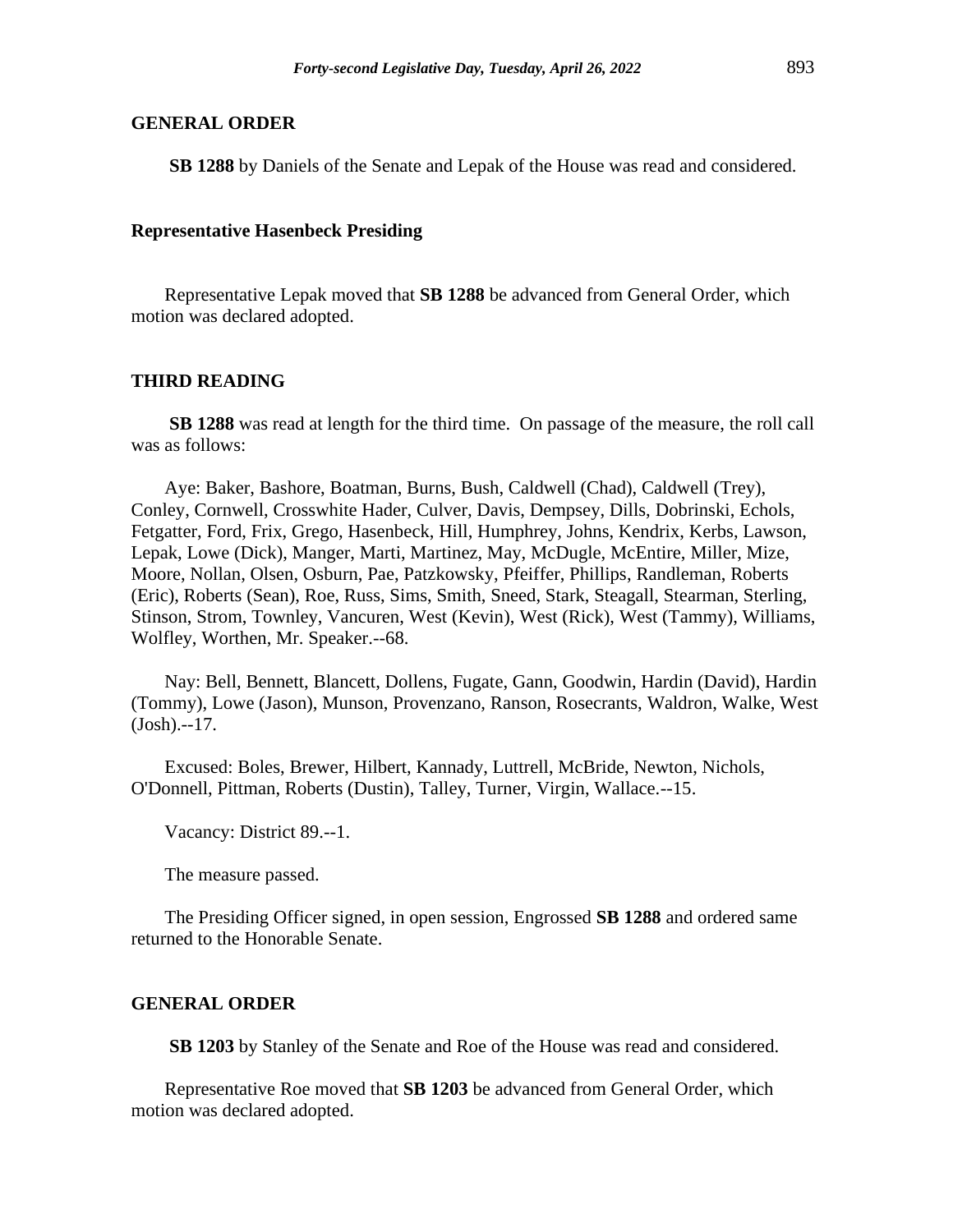**SB 1203** was read at length for the third time. On passage of the measure, the roll call was as follows:

Aye: Baker, Bashore, Bennett, Blancett, Boatman, Burns, Bush, Caldwell (Chad), Caldwell (Trey), Conley, Cornwell, Culver, Davis, Dempsey, Dills, Dobrinski, Echols, Fetgatter, Ford, Frix, Fugate, Gann, Goodwin, Grego, Hardin (David), Hardin (Tommy), Hasenbeck, Hill, Humphrey, Kendrix, Kerbs, Lepak, Lowe (Jason), Luttrell, Manger, Marti, Martinez, May, McBride, McDugle, McEntire, Miller, Mize, Moore, Munson, Newton, Nollan, Osburn, Pae, Patzkowsky, Pfeiffer, Phillips, Provenzano, Randleman, Ranson, Roberts (Eric), Roberts (Sean), Roe, Rosecrants, Russ, Sims, Smith, Sneed, Sterling, Stinson, Strom, Talley, Townley, Turner, Waldron, Walke, West (Josh), West (Rick), West (Tammy), Williams, Wolfley, Worthen, Mr. Speaker.--78.

Nay: Crosswhite Hader, Olsen, Steagall, Stearman, Vancuren, West (Kevin).--6.

Excused: Bell, Boles, Brewer, Dollens, Hilbert, Johns, Kannady, Lawson, Lowe (Dick), Nichols, O'Donnell, Pittman, Roberts (Dustin), Stark, Virgin, Wallace.--16.

Vacancy: District 89.--1.

The measure passed.

The Presiding Officer signed, in open session, Engrossed **SB 1203** and ordered same returned to the Honorable Senate.

## **GENERAL ORDER**

**SB 1535** by Pugh of the Senate and Osburn of the House was read and considered.

Representative Osburn moved that **SB 1535** be advanced from General Order, which motion was declared adopted.

#### **THIRD READING**

**SB 1535** was read at length for the third time. On passage of the measure and emergency, the roll call was as follows:

Aye: Baker, Bashore, Bennett, Blancett, Boatman, Burns, Bush, Caldwell (Chad), Caldwell (Trey), Cornwell, Crosswhite Hader, Culver, Davis, Dempsey, Dills, Dobrinski, Dollens, Echols, Fetgatter, Ford, Fugate, Goodwin, Grego, Hardin (David), Hasenbeck, Hill, Humphrey, Johns, Kendrix, Kerbs, Lepak, Lowe (Jason), Luttrell, Manger, Marti, Martinez, May, McBride, McDugle, McEntire, Miller, Mize, Moore, Munson, Nollan, Olsen, Osburn, Pae, Patzkowsky, Pfeiffer, Provenzano, Randleman, Ranson, Roberts (Eric), Roberts (Sean), Roe, Rosecrants, Russ, Sims, Smith, Sneed, Steagall, Stearman, Sterling,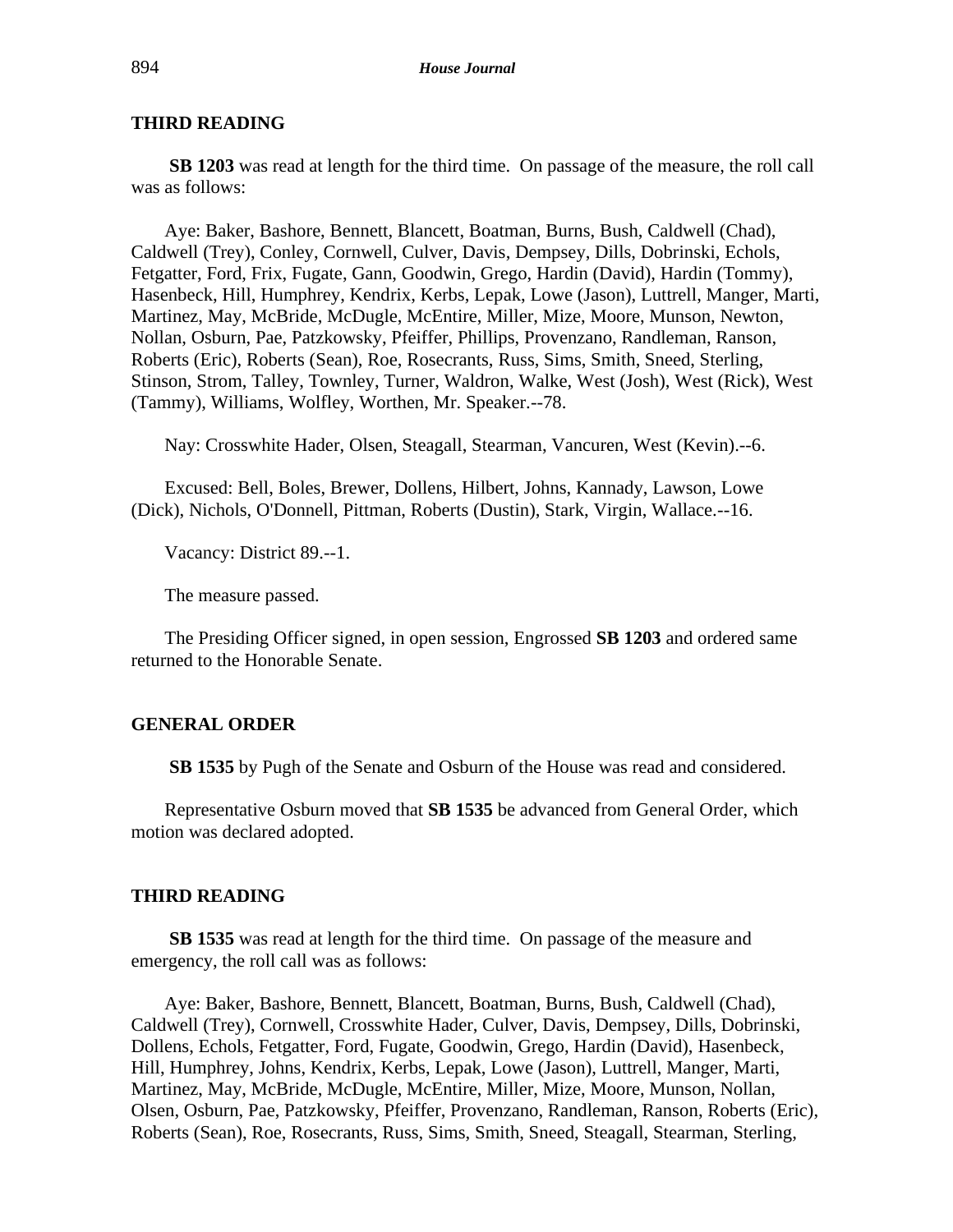Stinson, Strom, Talley, Townley, Turner, Vancuren, Waldron, Walke, West (Josh), West (Kevin), West (Tammy), Williams, Wolfley, Worthen, Mr. Speaker.--79.

Nay: Gann, Hardin (Tommy), West (Rick).--3.

Excused: Bell, Boles, Brewer, Conley, Frix, Hilbert, Kannady, Lawson, Lowe (Dick), Newton, Nichols, O'Donnell, Phillips, Pittman, Roberts (Dustin), Stark, Virgin, Wallace.--18.

Vacancy: District 89.--1.

The measure and emergency passed.

**SB 1535** was referred for engrossment.

## **GENERAL ORDER**

**SB 1632** by Howard et al. of the Senate and Osburn of the House was read and considered.

Representative Osburn moved that **SB 1632** be advanced from General Order, which motion was declared adopted.

## **THIRD READING**

**SB 1632** was read at length for the third time. On passage of the measure, the roll call was as follows:

Aye: Baker, Bashore, Bennett, Blancett, Boatman, Burns, Bush, Caldwell (Chad), Caldwell (Trey), Cornwell, Crosswhite Hader, Culver, Davis, Dempsey, Dills, Dobrinski, Dollens, Echols, Fetgatter, Ford, Frix, Fugate, Gann, Goodwin, Grego, Hardin (David), Hardin (Tommy), Hasenbeck, Hilbert, Hill, Humphrey, Johns, Kendrix, Kerbs, Lepak, Lowe (Dick), Lowe (Jason), Luttrell, Manger, May, McDugle, McEntire, Miller, Mize, Moore, Munson, Newton, Nollan, Olsen, Osburn, Pae, Patzkowsky, Pfeiffer, Provenzano, Randleman, Ranson, Roberts (Eric), Roberts (Sean), Roe, Rosecrants, Sims, Smith, Sneed, Steagall, Stearman, Sterling, Stinson, Strom, Talley, Townley, Turner, Vancuren, Waldron, Walke, West (Josh), West (Kevin), West (Rick), West (Tammy), Williams, Wolfley, Mr. Speaker.--81.

Nay: Martinez.--1.

Excused: Bell, Boles, Brewer, Conley, Kannady, Lawson, Marti, McBride, Nichols, O'Donnell, Phillips, Pittman, Roberts (Dustin), Russ, Stark, Virgin, Wallace, Worthen.--18.

Vacancy: District 89.--1.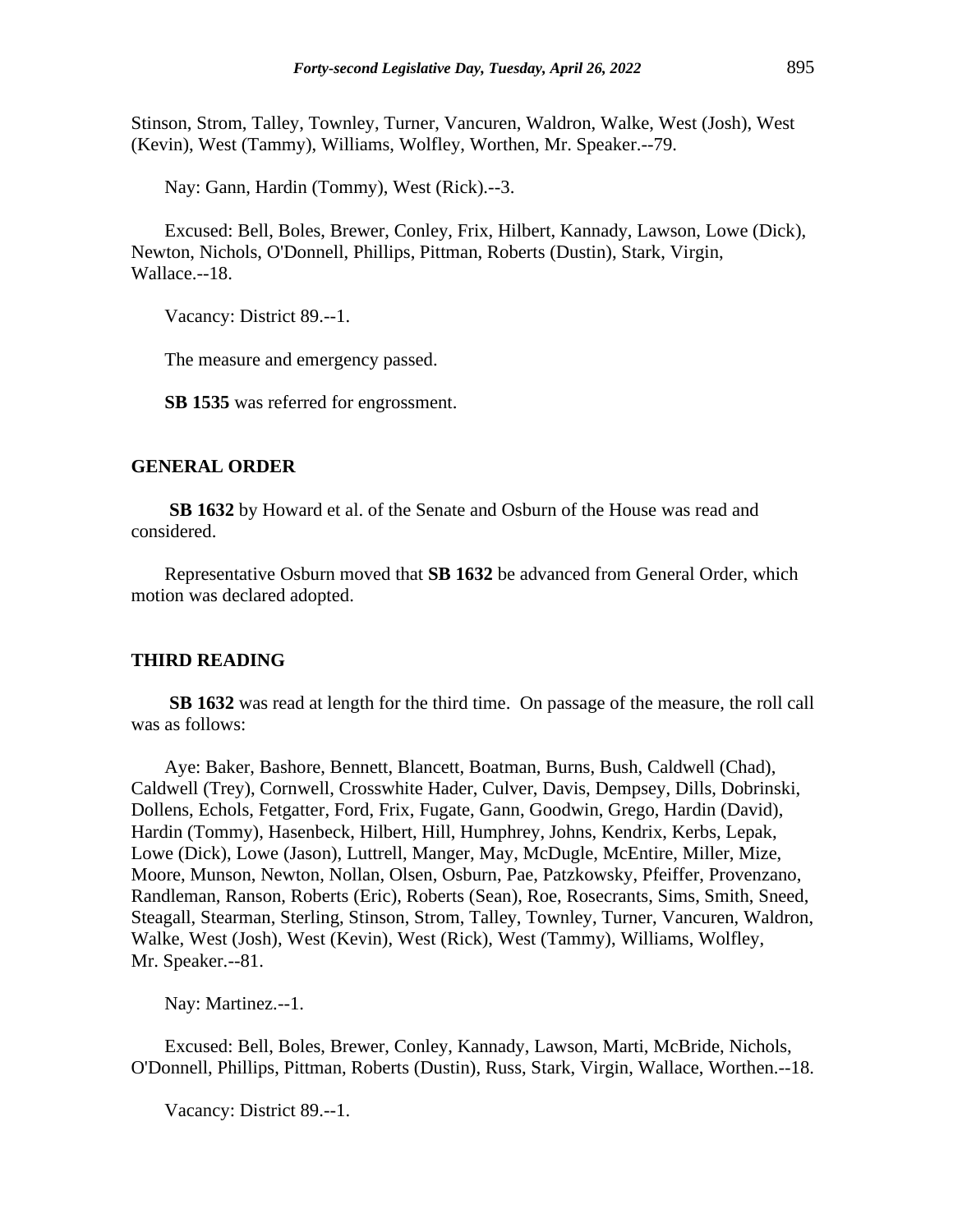The measure passed.

The Presiding Officer signed, in open session, Engrossed **SB 1632** and ordered same returned to the Honorable Senate.

## **GENERAL ORDER**

**SB 1541** by Rosino et al. of the Senate and Miller of the House was read and considered.

Representative Miller moved that **SB 1541** be advanced from General Order, which motion was declared adopted.

## **THIRD READING**

**SB 1541** was read at length for the third time. On passage of the measure, the roll call was as follows:

Aye: Baker, Bashore, Bennett, Blancett, Boatman, Burns, Bush, Caldwell (Chad), Caldwell (Trey), Cornwell, Crosswhite Hader, Culver, Davis, Dempsey, Dills, Dobrinski, Dollens, Echols, Fetgatter, Ford, Frix, Fugate, Gann, Goodwin, Grego, Hardin (David), Hardin (Tommy), Hasenbeck, Hilbert, Hill, Humphrey, Johns, Kendrix, Kerbs, Lowe (Dick), Lowe (Jason), Luttrell, Manger, Marti, Martinez, May, McBride, McDugle, McEntire, Miller, Mize, Moore, Munson, Newton, Olsen, Osburn, Pae, Patzkowsky, Pfeiffer, Phillips, Provenzano, Randleman, Ranson, Roberts (Eric), Roberts (Sean), Roe, Rosecrants, Russ, Sims, Smith, Sneed, Steagall, Stearman, Sterling, Stinson, Talley, Townley, Turner, Vancuren, Waldron, Walke, Wallace, West (Josh), West (Kevin), West (Rick), West (Tammy), Williams, Wolfley, Mr. Speaker.--84.

Excused: Bell, Boles, Brewer, Conley, Kannady, Lawson, Lepak, Nichols, Nollan, O'Donnell, Pittman, Roberts (Dustin), Stark, Strom, Virgin, Worthen.--16.

Vacancy: District 89.--1.

The measure passed.

The Presiding Officer signed, in open session, Engrossed **SB 1541** and ordered same returned to the Honorable Senate.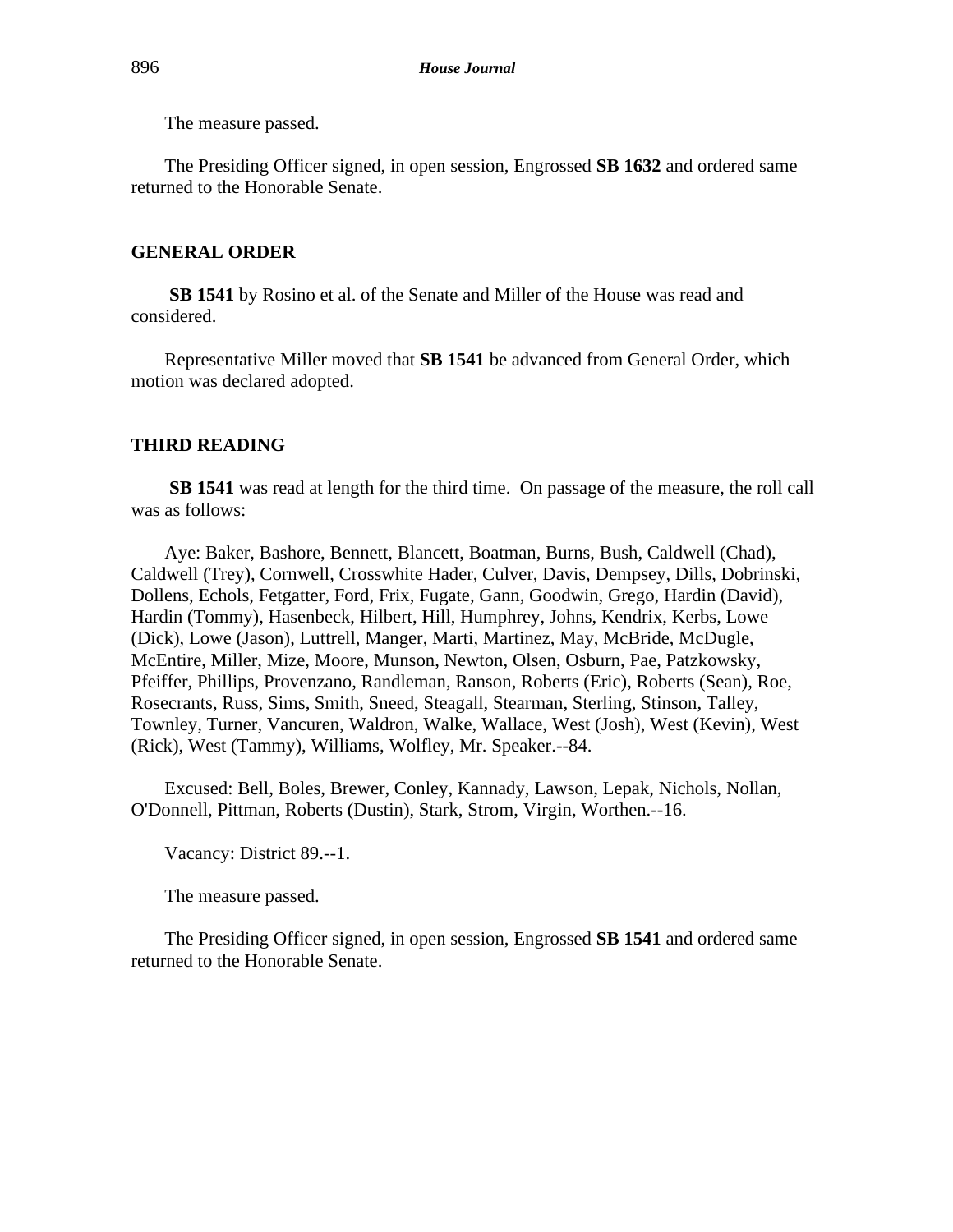**SB 1555** by Treat et al. of the Senate and McCall of the House was read and considered.

Coauthored by Representative(s) Hill

Representative Fugate moved to suspend House Rule 8.8 for the purpose of allowing consideration of an untimely filed floor amendment, which motion failed upon roll call as follows:

Aye: Bennett, Blancett, Dollens, Fugate, Goodwin, Lowe (Jason), Munson, Provenzano, Ranson, Talley, Turner, Waldron, Walke.--13.

Nay: Bashore, Boatman, Burns, Bush, Caldwell (Chad), Caldwell (Trey), Conley, Cornwell, Crosswhite Hader, Culver, Davis, Dobrinski, Echols, Fetgatter, Ford, Frix, Gann, Grego, Hardin (David), Hardin (Tommy), Hasenbeck, Hilbert, Hill, Humphrey, Johns, Kendrix, Kerbs, Lepak, Lowe (Dick), Luttrell, Manger, Marti, Martinez, May, McBride, McDugle, McEntire, Miller, Mize, Newton, Olsen, Osburn, Patzkowsky, Pfeiffer, Randleman, Roberts (Eric), Roberts (Sean), Roe, Russ, Sims, Smith, Sneed, Stark, Steagall, Stearman, Sterling, Stinson, Strom, Townley, Vancuren, West (Josh), West (Kevin), West (Tammy), Williams, Wolfley, Worthen, Mr. Speaker.--67.

Excused: Baker, Bell, Boles, Brewer, Dempsey, Dills, Kannady, Lawson, Moore, Nichols, Nollan, O'Donnell, Pae, Phillips, Pittman, Roberts (Dustin), Rosecrants, Virgin, Wallace, West (Rick).--20.

Vacancy: District 89.--1.

Representative Echols moved that **SB 1555** be advanced from General Order, which motion was declared adopted.

## **THIRD READING**

**SB 1555** was read at length for the third time. On passage of the measure and emergency, the roll call was as follows:

Aye: Baker, Bashore, Boatman, Burns, Bush, Caldwell (Chad), Caldwell (Trey), Conley, Cornwell, Crosswhite Hader, Culver, Davis, Dempsey, Dills, Dobrinski, Echols, Fetgatter, Ford, Frix, Gann, Grego, Hardin (David), Hardin (Tommy), Hasenbeck, Hilbert, Hill, Humphrey, Johns, Kendrix, Kerbs, Lawson, Lepak, Lowe (Dick), Luttrell, Manger, Marti, Martinez, May, McBride, McDugle, McEntire, Miller, Mize, Moore, Newton, Nollan, Olsen, Osburn, Pae, Patzkowsky, Phillips, Randleman, Roberts (Eric), Roberts (Sean), Roe, Russ, Sims, Smith, Sneed, Stark, Steagall, Stearman, Sterling, Stinson, Strom, Talley, Townley, Vancuren, Wallace, West (Josh), West (Kevin), West (Rick), West (Tammy), Williams, Wolfley, Worthen, Mr. Speaker.--77.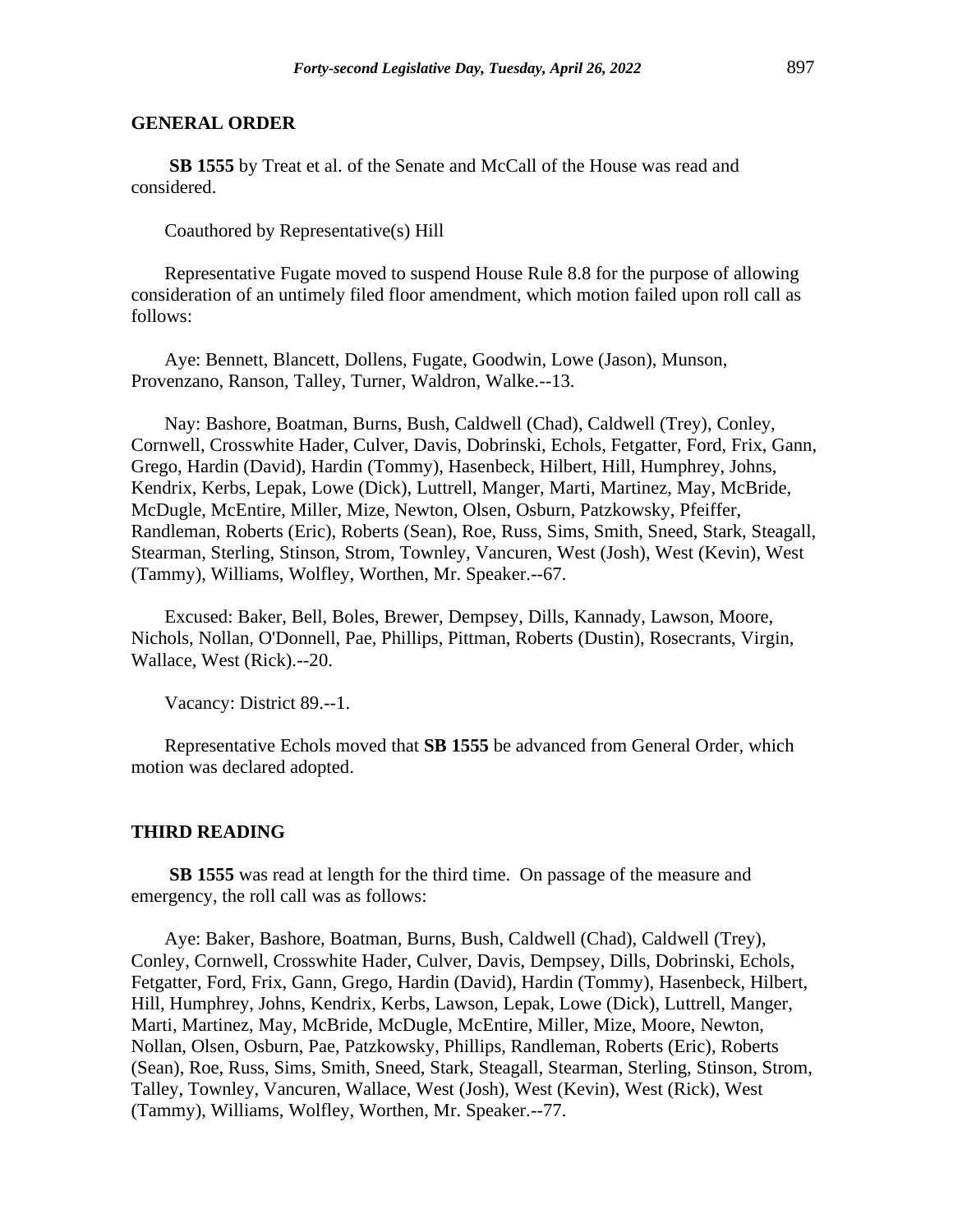Nay: Bell, Bennett, Blancett, Dollens, Fugate, Goodwin, Lowe (Jason), Munson, Provenzano, Ranson, Rosecrants, Turner, Waldron, Walke.--14.

Excused: Boles, Brewer, Kannady, Nichols, O'Donnell, Pfeiffer, Pittman, Roberts (Dustin), Virgin.--9.

Vacancy: District 89.--1.

The measure and emergency passed.

The Presiding Officer signed, in open session, Engrossed **SB 1555** and ordered same returned to the Honorable Senate.

#### **GENERAL ORDER**

**SB 1685** by Thompson of the Senate and Hilbert of the House was read and considered.

Representative Hilbert moved that **SB 1685** be advanced from General Order, which motion was declared adopted.

### **THIRD READING**

**SB 1685** was read at length for the third time. On passage of the measure, the roll call was as follows:

Aye: Baker, Bashore, Bennett, Blancett, Boatman, Burns, Caldwell (Chad), Caldwell (Trey), Cornwell, Crosswhite Hader, Culver, Davis, Dempsey, Dobrinski, Dollens, Echols, Fetgatter, Ford, Frix, Fugate, Gann, Goodwin, Grego, Hardin (David), Hardin (Tommy), Hasenbeck, Hilbert, Hill, Humphrey, Johns, Kendrix, Kerbs, Lepak, Lowe (Dick), Lowe (Jason), Luttrell, Manger, Marti, May, McBride, McDugle, McEntire, Miller, Mize, Moore, Munson, Newton, Nollan, Olsen, Osburn, Pae, Patzkowsky, Pfeiffer, Provenzano, Randleman, Ranson, Roberts (Eric), Roberts (Sean), Roe, Rosecrants, Russ, Sims, Smith, Sneed, Stark, Steagall, Stearman, Sterling, Stinson, Strom, Talley, Townley, Turner, Vancuren, Waldron, Walke, West (Josh), West (Kevin), West (Rick), West (Tammy), Williams, Wolfley, Worthen, Mr. Speaker.--84.

Excused: Bell, Boles, Brewer, Bush, Conley, Dills, Kannady, Lawson, Martinez, Nichols, O'Donnell, Phillips, Pittman, Roberts (Dustin), Virgin, Wallace.--16.

Vacancy: District 89.--1.

The measure passed.

The Presiding Officer signed, in open session, Engrossed **SB 1685** and ordered same returned to the Honorable Senate.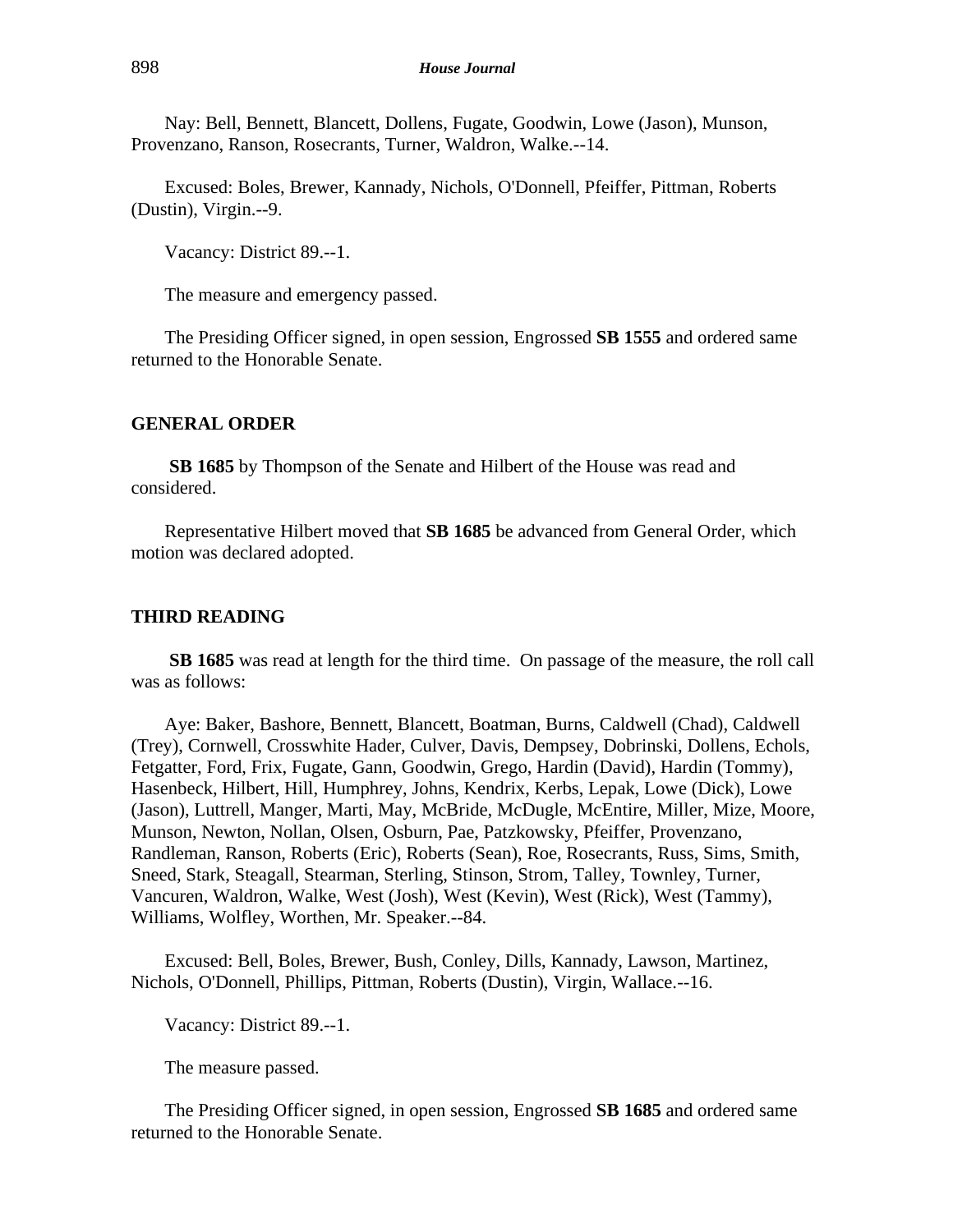**SB 1749** by Leewright of the Senate and McEntire of the House was read and considered.

Representative McEntire moved that **SB 1749** be advanced from General Order, which motion was declared adopted.

## **THIRD READING**

**SB 1749** was read at length for the third time. On passage of the measure, the roll call was as follows:

Aye: Baker, Bashore, Bennett, Blancett, Boatman, Burns, Caldwell (Chad), Caldwell (Trey), Cornwell, Culver, Davis, Dempsey, Dobrinski, Dollens, Echols, Fetgatter, Ford, Frix, Goodwin, Hasenbeck, Hilbert, Hill, Humphrey, Johns, Kerbs, Lepak, Lowe (Dick), Lowe (Jason), Luttrell, Manger, Marti, May, McBride, McDugle, McEntire, Miller, Mize, Moore, Munson, Nollan, Osburn, Pae, Pfeiffer, Provenzano, Ranson, Roberts (Eric), Roberts (Sean), Roe, Rosecrants, Sims, Sneed, Steagall, Stearman, Sterling, Stinson, Strom, Talley, Townley, Vancuren, Waldron, Walke, West (Josh), West (Tammy), Mr. Speaker.--64.

Nay: Crosswhite Hader, Fugate, Gann, Grego, Hardin (David), Hardin (Tommy), Kendrix, Newton, Olsen, Patzkowsky, Randleman, Russ, Smith, Stark, Turner, West (Kevin), West (Rick), Williams, Wolfley, Worthen.--20.

Excused: Bell, Boles, Brewer, Bush, Conley, Dills, Kannady, Lawson, Martinez, Nichols, O'Donnell, Phillips, Pittman, Roberts (Dustin), Virgin, Wallace.--16.

Vacancy: District 89.--1.

The measure passed.

On passage of the emergency, the roll call was as follows:

Aye: Bashore, Bennett, Blancett, Boatman, Burns, Caldwell (Chad), Caldwell (Trey), Cornwell, Culver, Davis, Dempsey, Dobrinski, Dollens, Echols, Fetgatter, Ford, Frix, Fugate, Hasenbeck, Hilbert, Hill, Humphrey, Johns, Kendrix, Kerbs, Lepak, Lowe (Dick), Lowe (Jason), Luttrell, Manger, Marti, Martinez, May, McBride, McDugle, McEntire, Miller, Mize, Moore, Munson, Newton, Nollan, Osburn, Pae, Patzkowsky, Pfeiffer, Phillips, Provenzano, Ranson, Roberts (Eric), Roe, Rosecrants, Sims, Smith, Sneed, Steagall, Sterling, Stinson, Strom, Talley, Townley, Vancuren, Waldron, Walke, Wallace, West (Josh), West (Tammy), Mr. Speaker.--68.

Nay: Crosswhite Hader, Gann, Goodwin, Grego, Hardin (David), Hardin (Tommy), Olsen, Randleman, Roberts (Sean), Russ, Stark, Stearman, Turner, West (Kevin), West (Rick), Williams, Wolfley, Worthen.--18.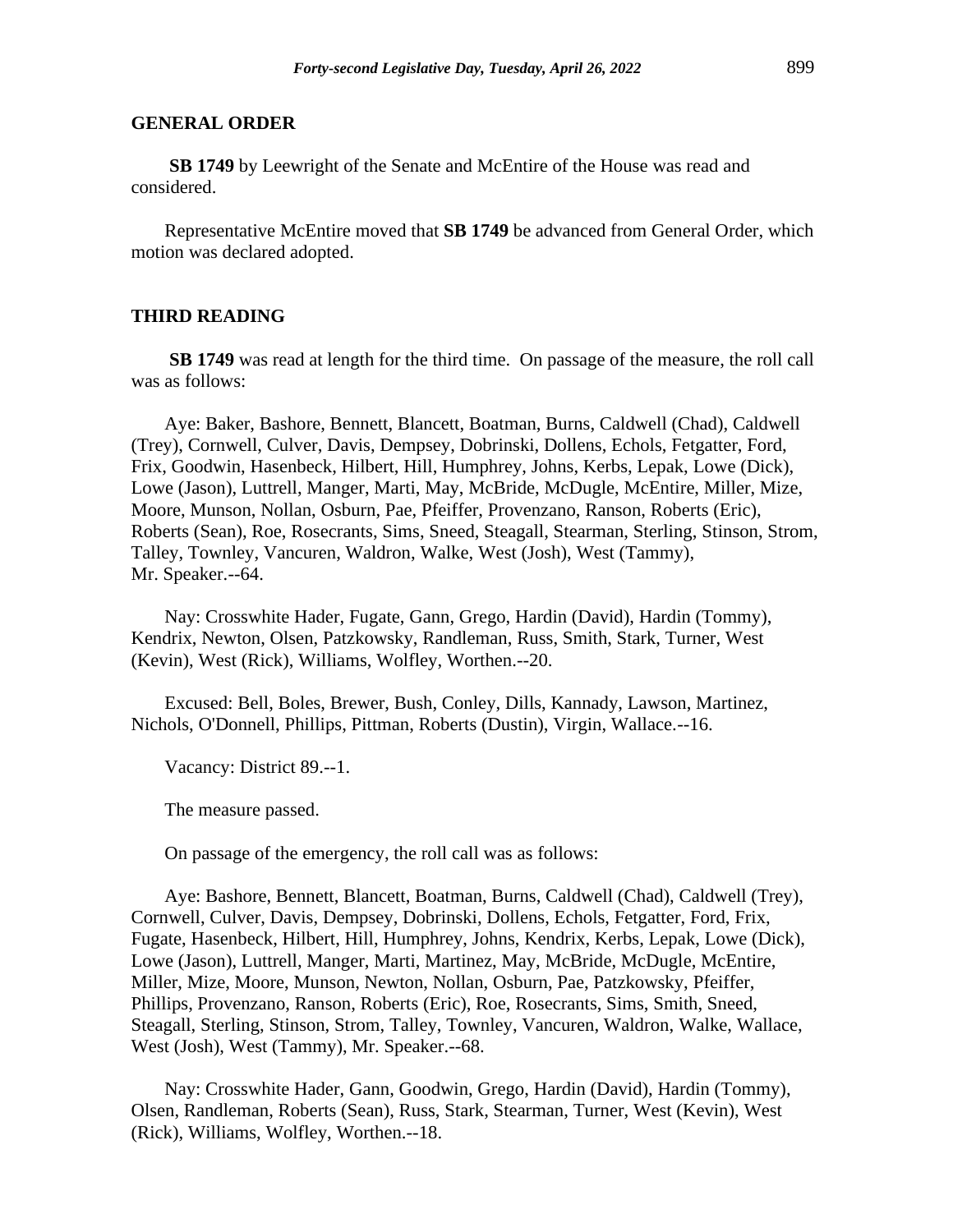Excused: Baker, Bell, Boles, Brewer, Bush, Conley, Dills, Kannady, Lawson, Nichols, O'Donnell, Pittman, Roberts (Dustin), Virgin.--14.

Vacancy: District 89.--1.

The emergency passed.

The Presiding Officer signed, in open session, Engrossed **SB 1749** and ordered same returned to the Honorable Senate.

## **MESSAGES FROM THE SENATE**

Advising fourth reading of and transmitting for signature Enrolled **SBs 1286, 1565** and **1809**.

The above-numbered enrolled measures were, after fourth reading, properly signed and ordered returned to the Honorable Senate.

## **Returning engrossed measures, as amended**

Announcing the passage of and returning engrossed measures, as amended: **HBs 1058,** Remove as author Senator Hall; Authored by Senator Taylor, Coauthored by Senator Taylor, **1800, 3050, 3073,** Coauthored by Senators Dugger, Matthews, Young and Representative Goodwin, **3133,** Coauthored by Representative Conley, **3205,** Coauthored by Representative Ranson, **3649,** Coauthored by Representative Fugate, **3819, 4099,** Coauthored by Senators Coleman, David, Pemberton, Daniels, Burns, Kirt, Kidd, Pederson, Floyd, Stephens and Representative Rosecrants, **4118,** Coauthored by Senator Boren, **4150, 4210,** Coauthored by Senators Bullard, Floyd and Representatives Russ, Virgin, **4362,** Coauthored by Senator Kidd and **4369**.

Senate amendments were read on the above-numbered measures.

## **Returning enrolled measures**

Announcing that Enrolled **HBs 1067, 1964, 2996, 3021, 3040, 3134, 3344, 3615, 3709, 3835** and **3867** have been read at length for the fourth time and signed by the Presiding Officer of Senate, in open session.

The above measures were ordered transmitted to the Honorable Governor.

## **Returning engrossed measures**

Announcing the passage of **HBs 1132, 1611, 2976,** Coauthored by Senator Garvin, **3087, 3092,** Coauthored by Senator Stanley, **3271, 3821, 3824, 4001, 4194,** Coauthored by Representative Roe, **4228** and **4230,** and **HCR 1020**.

The above-numbered measures were referred for enrollment.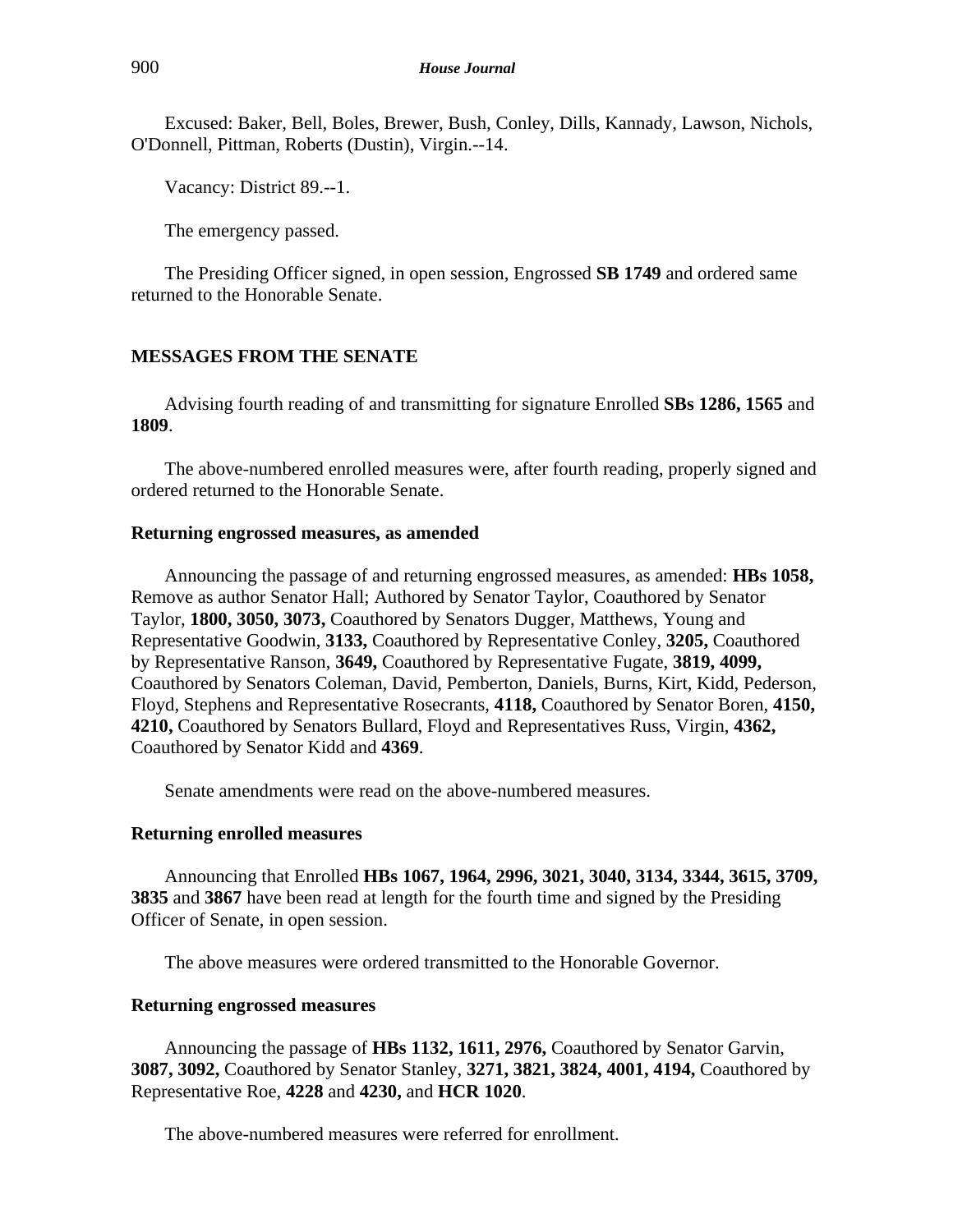## **MOTION**

Representative Pfeiffer moved that the House stand in recess until 1:15 p.m., which was the order.

#### **Representative Newton Presiding**

## **GENERAL ORDER**

**SB 1280** by Daniels of the Senate and Lepak of the House was read and considered.

Representative Lepak moved that **SB 1280** be advanced from General Order, which motion was declared adopted.

## **THIRD READING**

**SB 1280** was read at length for the third time. On passage of the measure, the roll call was as follows:

Aye: Baker, Bashore, Boatman, Burns, Bush, Caldwell (Chad), Cornwell, Crosswhite Hader, Culver, Dempsey, Dills, Dobrinski, Echols, Ford, Frix, Grego, Hasenbeck, Hilbert, Hill, Humphrey, Johns, Kannady, Kendrix, Kerbs, Lepak, Lowe (Dick), Luttrell, Manger, Marti, May, McBride, McDugle, McEntire, Miller, Mize, Moore, Newton, Nollan, O'Donnell, Olsen, Osburn, Pae, Patzkowsky, Pfeiffer, Phillips, Randleman, Roberts (Eric), Roberts (Sean), Sims, Sneed, Stark, Stearman, Sterling, Talley, West (Tammy), Williams, Wolfley, Worthen, Mr. Speaker.--59.

Nay: Bennett, Blancett, Caldwell (Trey), Conley, Davis, Dollens, Fugate, Gann, Goodwin, Hardin (David), Hardin (Tommy), Lowe (Jason), Munson, Provenzano, Ranson, Rosecrants, Smith, Steagall, Strom, Turner, Waldron, Walke, West (Josh), West (Kevin), West (Rick).--25.

Excused: Bell, Boles, Brewer, Fetgatter, Lawson, Martinez, Nichols, Pittman, Roberts (Dustin), Roe, Russ, Stinson, Townley, Vancuren, Virgin, Wallace.--16.

Vacancy: District 89.--1.

The measure passed.

On passage of the emergency, the roll call was as follows:

Aye: Baker, Bashore, Boatman, Burns, Bush, Caldwell (Chad), Caldwell (Trey), Cornwell, Crosswhite Hader, Culver, Davis, Dempsey, Dills, Dobrinski, Echols, Ford, Frix, Grego, Hasenbeck, Hilbert, Hill, Johns, Kannady, Kendrix, Kerbs, Lawson, Lepak, Lowe (Dick), Luttrell, Manger, Marti, May, McBride, McDugle, McEntire, Miller, Mize, Moore,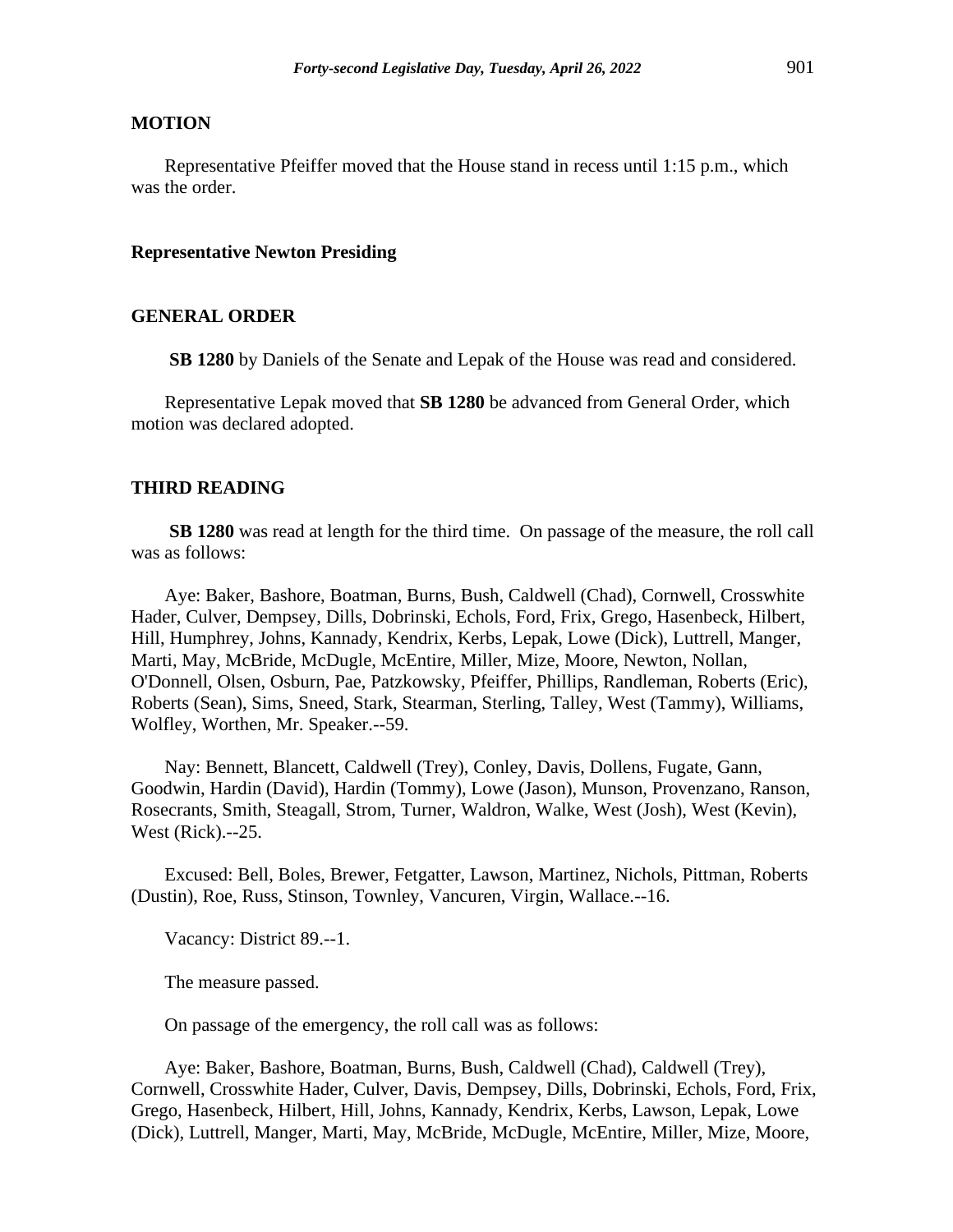Newton, Nollan, O'Donnell, Olsen, Osburn, Pae, Patzkowsky, Pfeiffer, Phillips, Randleman, Roberts (Eric), Roberts (Sean), Russ, Sims, Smith, Sneed, Stark, Steagall, Sterling, Talley, Vancuren, West (Kevin), West (Tammy), Williams, Wolfley, Mr. Speaker.--64.

Nay: Bell, Bennett, Blancett, Conley, Dollens, Fugate, Gann, Goodwin, Hardin (David), Hardin (Tommy), Munson, Provenzano, Ranson, Rosecrants, Stearman, Strom, Turner, Waldron, Walke, West (Josh), West (Rick), Worthen.--22.

Excused: Boles, Brewer, Fetgatter, Humphrey, Lowe (Jason), Martinez, Nichols, Pittman, Roberts (Dustin), Roe, Stinson, Townley, Virgin, Wallace.--14.

Vacancy: District 89.--1.

The emergency failed.

Representative Lepak served notice to reconsider the vote whereby the emergency failed on **SB 1280**.

## **GENERAL ORDER**

**SB 1119** by Garvin of the Senate and Hilbert of the House was read and considered.

Representative Hilbert moved that **SB 1119** be advanced from General Order, which motion was declared adopted.

## **THIRD READING**

**SB 1119** was read at length for the third time. On passage of the measure and emergency, the roll call was as follows:

Aye: Baker, Boatman, Burns, Bush, Caldwell (Chad), Conley, Cornwell, Crosswhite Hader, Culver, Davis, Dempsey, Dills, Dobrinski, Echols, Ford, Frix, Gann, Grego, Hardin (David), Hardin (Tommy), Hasenbeck, Hilbert, Hill, Humphrey, Kannady, Kendrix, Kerbs, Lawson, Lepak, Lowe (Dick), Luttrell, Manger, Marti, Martinez, May, McBride, McDugle, McEntire, Miller, Mize, Moore, Newton, Nollan, O'Donnell, Olsen, Osburn, Patzkowsky, Pfeiffer, Randleman, Roberts (Eric), Roberts (Sean), Russ, Smith, Sneed, Stark, Steagall, Stearman, Sterling, Stinson, Talley, Townley, West (Kevin), West (Rick), West (Tammy), Williams, Wolfley, Worthen, Mr. Speaker.--68.

Nay: Bashore, Bell, Bennett, Blancett, Caldwell (Trey), Dollens, Fetgatter, Fugate, Goodwin, Johns, Lowe (Jason), Munson, Pae, Phillips, Pittman, Provenzano, Ranson, Rosecrants, Sims, Strom, Turner, Vancuren, Waldron, Walke, West (Josh).--25.

Excused: Boles, Brewer, Nichols, Roberts (Dustin), Roe, Virgin, Wallace.--7.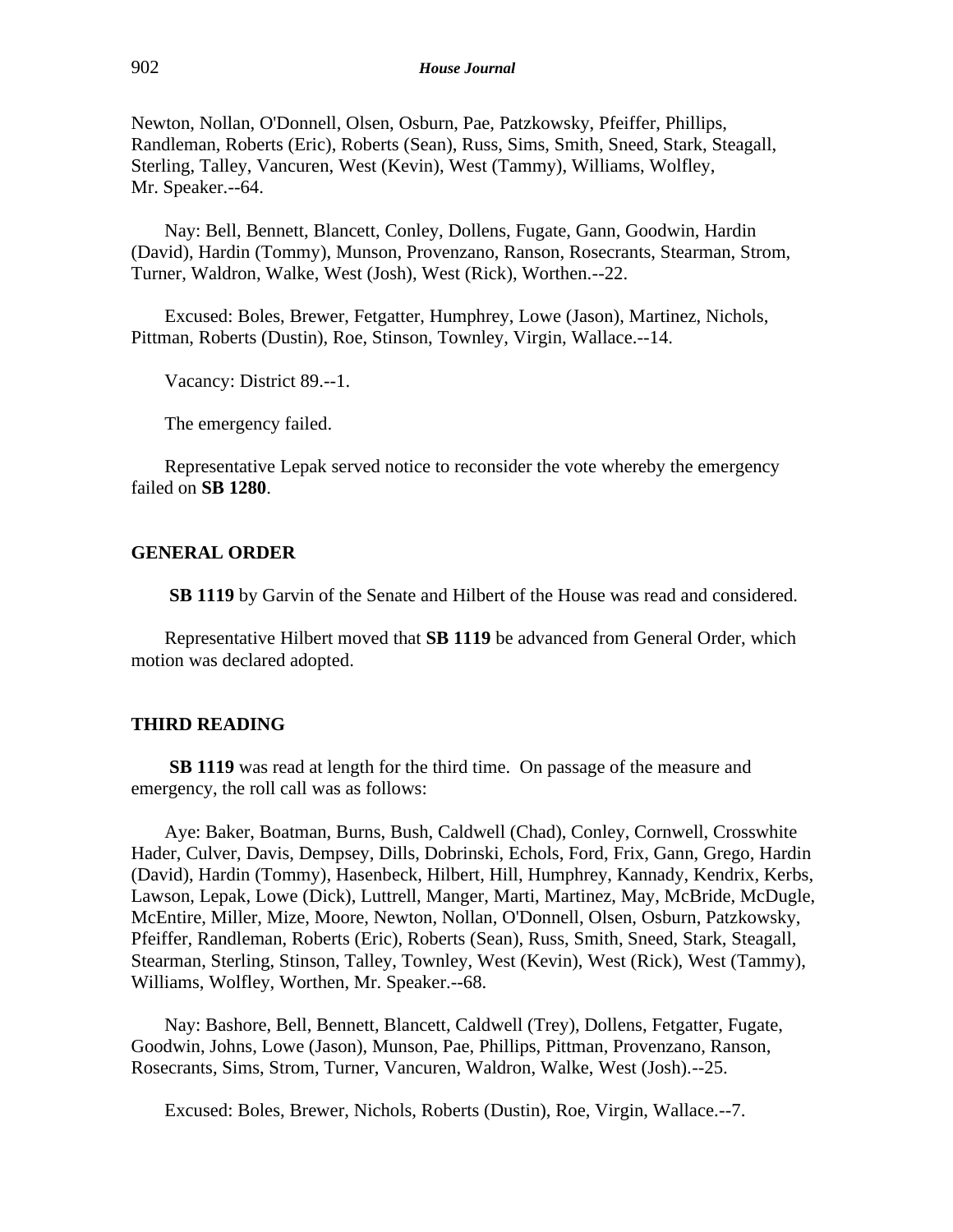Vacancy: District 89.--1.

The measure and emergency passed.

The Presiding Officer signed, in open session, Engrossed **SB 1119** and ordered same returned to the Honorable Senate.

## **GENERAL ORDER**

**SB 1344** by Garvin of the Senate and Lawson of the House was read and considered.

Representative Lawson moved that **SB 1344** be advanced from General Order, which motion was declared adopted.

## **THIRD READING**

**SB 1344** was read at length for the third time. On passage of the measure, the roll call was as follows:

Aye: Bashore, Bell, Bennett, Blancett, Boatman, Burns, Bush, Caldwell (Chad), Caldwell (Trey), Cornwell, Crosswhite Hader, Culver, Davis, Dempsey, Dobrinski, Dollens, Echols, Fetgatter, Ford, Frix, Fugate, Goodwin, Grego, Hardin (David), Hasenbeck, Hilbert, Hill, Johns, Kannady, Kendrix, Kerbs, Lawson, Lepak, Lowe (Dick), Lowe (Jason), Luttrell, Manger, Marti, Martinez, May, McBride, McDugle, McEntire, Miller, Mize, Moore, Munson, Newton, Nollan, O'Donnell, Olsen, Pae, Patzkowsky, Pfeiffer, Phillips, Pittman, Provenzano, Randleman, Ranson, Roberts (Eric), Roberts (Sean), Rosecrants, Russ, Sims, Smith, Sneed, Stark, Steagall, Sterling, Stinson, Strom, Talley, Townley, Turner, Vancuren, Waldron, Walke, West (Josh), West (Kevin), West (Tammy), Williams, Wolfley, Worthen, Mr. Speaker.--84.

Nay: Gann, Hardin (Tommy), Stearman, West (Rick).--4.

Excused: Baker, Boles, Brewer, Conley, Dills, Humphrey, Nichols, Osburn, Roberts (Dustin), Roe, Virgin, Wallace.--12.

Vacancy: District 89.--1.

The measure passed.

**SB 1344** was referred for engrossment.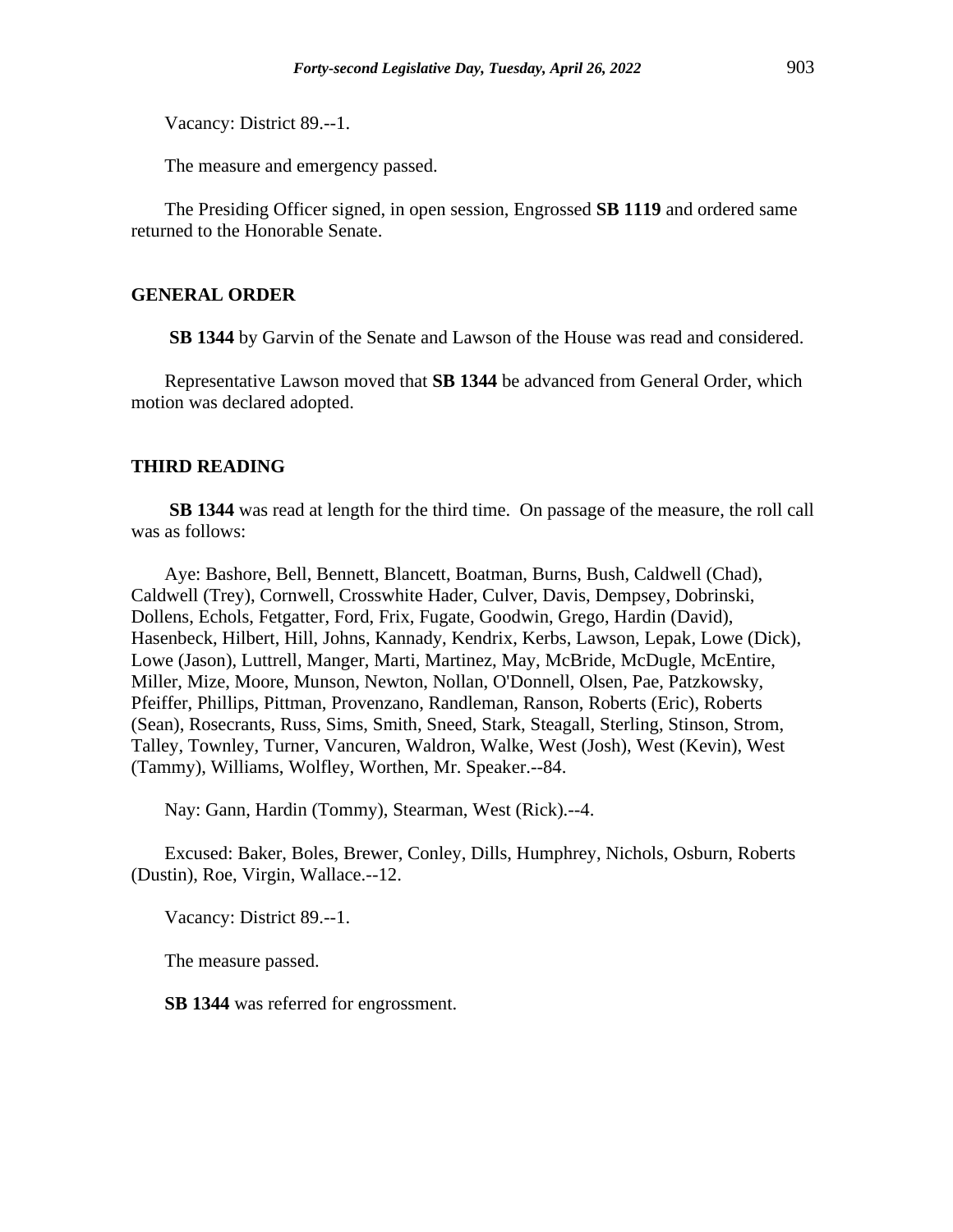**SB 1569** by Weaver of the Senate and Boatman of the House was read and considered.

Coauthored by Representative(s) Fugate

Representative Boatman moved that **SB 1569** be advanced from General Order, which motion was declared adopted.

## **THIRD READING**

**SB 1569** was read at length for the third time. On passage of the measure, the roll call was as follows:

Aye: Baker, Bashore, Bell, Bennett, Blancett, Boatman, Burns, Bush, Caldwell (Chad), Caldwell (Trey), Conley, Cornwell, Crosswhite Hader, Culver, Davis, Dempsey, Dobrinski, Dollens, Echols, Fetgatter, Ford, Frix, Fugate, Gann, Goodwin, Grego, Hardin (David), Hardin (Tommy), Hasenbeck, Hilbert, Hill, Humphrey, Johns, Kannady, Kendrix, Kerbs, Lawson, Lepak, Lowe (Dick), Lowe (Jason), Luttrell, Manger, Marti, May, McBride, McDugle, McEntire, Miller, Mize, Moore, Munson, Newton, Nollan, O'Donnell, Olsen, Pae, Patzkowsky, Pfeiffer, Phillips, Pittman, Provenzano, Randleman, Ranson, Roberts (Eric), Roberts (Sean), Rosecrants, Russ, Sims, Smith, Sneed, Stark, Steagall, Stearman, Stinson, Strom, Talley, Townley, Vancuren, Waldron, Walke, West (Josh), West (Kevin), West (Rick), West (Tammy), Williams, Wolfley, Worthen, Mr. Speaker.--88.

Excused: Boles, Brewer, Dills, Martinez, Nichols, Osburn, Roberts (Dustin), Roe, Sterling, Turner, Virgin, Wallace.--12.

Vacancy: District 89.--1.

The measure passed.

The Presiding Officer signed, in open session, Engrossed **SB 1569** and ordered same returned to the Honorable Senate.

## **GENERAL ORDER**

**SB 1579** by Paxton of the Senate and Hilbert of the House was read and considered.

Representative Hilbert moved that **SB 1579** be advanced from General Order, which motion was declared adopted.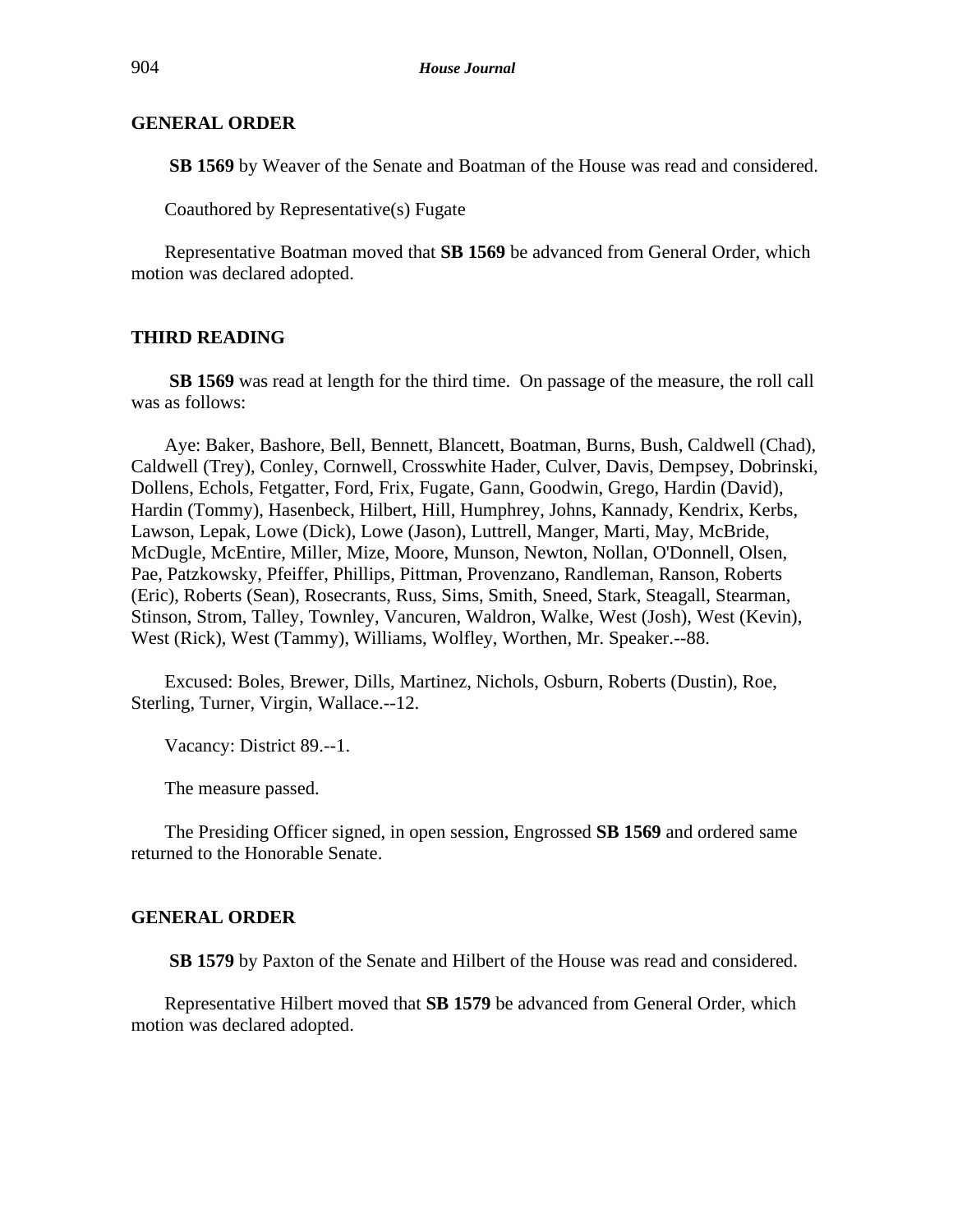**SB 1579** was read at length for the third time. On passage of the measure and emergency, the roll call was as follows:

Aye: Baker, Boatman, Burns, Caldwell (Chad), Conley, Cornwell, Crosswhite Hader, Culver, Dempsey, Dobrinski, Echols, Fetgatter, Frix, Gann, Grego, Hardin (David), Hasenbeck, Hilbert, Hill, Kannady, Kendrix, Lawson, Lepak, Lowe (Dick), Manger, Martinez, McDugle, Miller, Mize, Moore, Newton, O'Donnell, Olsen, Osburn, Patzkowsky, Pfeiffer, Randleman, Roberts (Eric), Roberts (Sean), Russ, Smith, Sneed, Stark, Steagall, Stearman, Sterling, Talley, West (Kevin), West (Rick), West (Tammy), Williams, Worthen, Mr. Speaker.--53.

Nay: Bashore, Bell, Bennett, Blancett, Bush, Caldwell (Trey), Davis, Dills, Ford, Fugate, Goodwin, Hardin (Tommy), Johns, Kerbs, Lowe (Jason), Luttrell, Marti, May, McBride, McEntire, Munson, Nollan, Pae, Phillips, Pittman, Provenzano, Ranson, Rosecrants, Sims, Stinson, Strom, Turner, Vancuren, Waldron, Walke, West (Josh), Wolfley.--37.

Excused: Boles, Brewer, Dollens, Humphrey, Nichols, Roberts (Dustin), Roe, Townley, Virgin, Wallace.--10.

Vacancy: District 89.--1.

The measure passed and the emergency failed.

The Presiding Officer signed, in open session, Engrossed **SB 1579** and ordered same returned to the Honorable Senate.

#### **MESSAGES FROM THE SENATE**

Announcing the passage of **HBs 2992,** Coauthored by Representatives Ranson, Talley, **3740, 3811,** Remove as author Senator Hall; Authored by Senator Murdock, **3812, 3823,** Remove as author Senator Jech; Authored by Senator Rosino, **3905, 4008** and **4192**.

The above-numbered measures were referred for enrollment.

#### **Conference Requested**

Advising rejection of **HAs** to **SB** and requesting conference thereon, the Senate naming conferees later: **SB 1177**.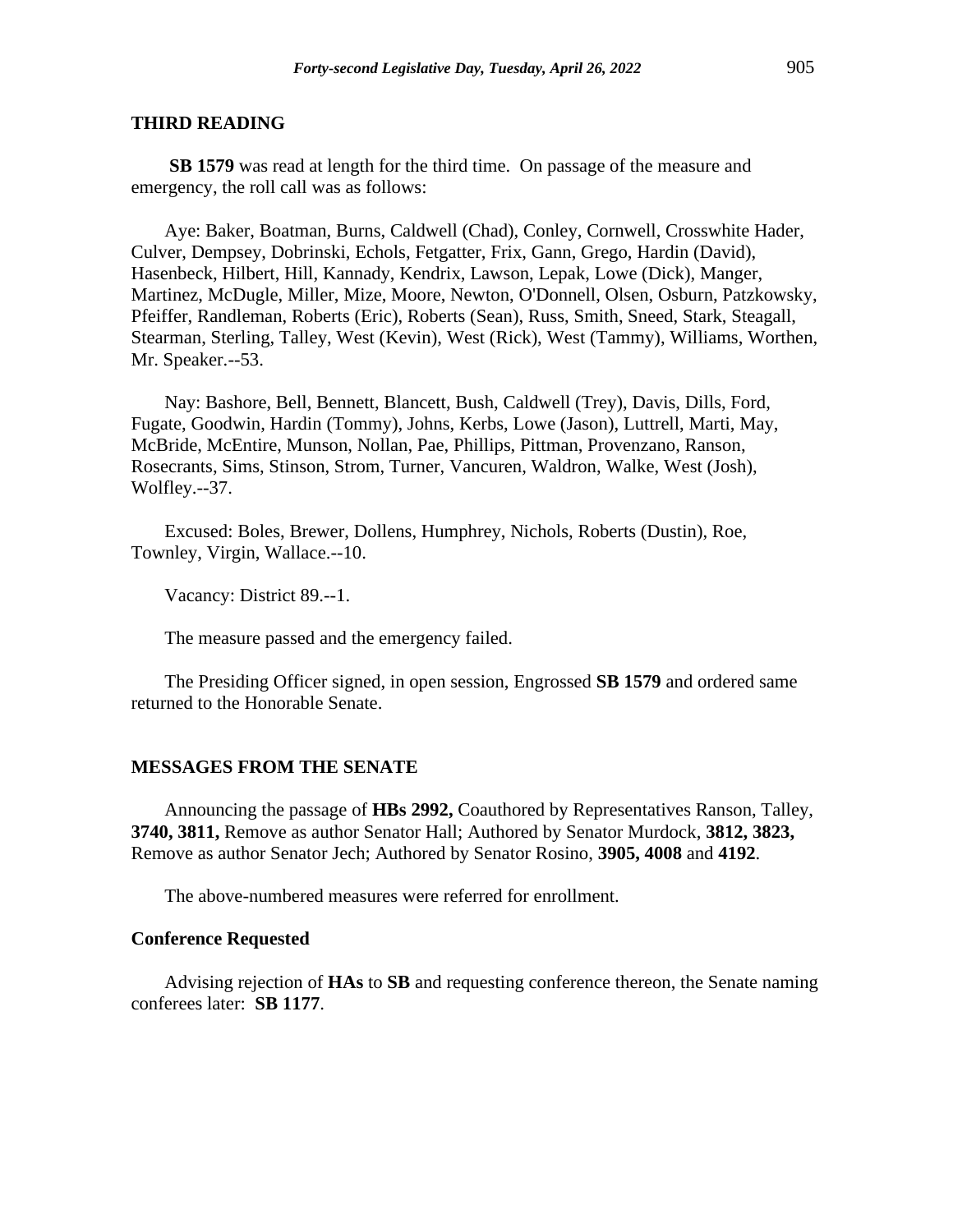**SB 1408** by Rosino of the Senate and Lawson of the House was read and considered.

Representative Lawson moved that **SB 1408** be advanced from General Order, which motion was declared adopted.

## **THIRD READING**

**SB 1408** was read at length for the third time. On passage of the measure, the roll call was as follows:

Aye: Bashore, Bennett, Blancett, Boatman, Burns, Bush, Caldwell (Chad), Caldwell (Trey), Cornwell, Crosswhite Hader, Culver, Davis, Dempsey, Dills, Dobrinski, Echols, Fetgatter, Ford, Frix, Fugate, Goodwin, Grego, Hardin (David), Hilbert, Hill, Johns, Kannady, Kendrix, Kerbs, Lawson, Lepak, Lowe (Dick), Lowe (Jason), Luttrell, Marti, Martinez, May, McBride, McDugle, McEntire, Miller, Mize, Moore, Munson, Newton, Nollan, O'Donnell, Pae, Patzkowsky, Pfeiffer, Phillips, Pittman, Provenzano, Randleman, Ranson, Roberts (Eric), Roberts (Sean), Rosecrants, Russ, Sims, Smith, Sneed, Stark, Steagall, Stinson, Strom, Talley, Townley, Turner, Vancuren, Waldron, Walke, Wallace, West (Josh), West (Kevin), West (Rick), West (Tammy), Williams, Wolfley, Worthen, Mr. Speaker.--81.

Nay: Gann, Hardin (Tommy), Olsen, Stearman.--4.

Excused: Baker, Bell, Boles, Brewer, Conley, Dollens, Hasenbeck, Humphrey, Manger, Nichols, Osburn, Roberts (Dustin), Roe, Sterling, Virgin.--15.

Vacancy: District 89.--1.

The measure passed.

The Presiding Officer signed, in open session, Engrossed **SB 1408** and ordered same returned to the Honorable Senate.

#### **GENERAL ORDER**

**SB 173** by Rosino of the Senate and Miller of the House was read and considered.

Representative Miller moved that **SB 173** be advanced from General Order, which motion was declared adopted.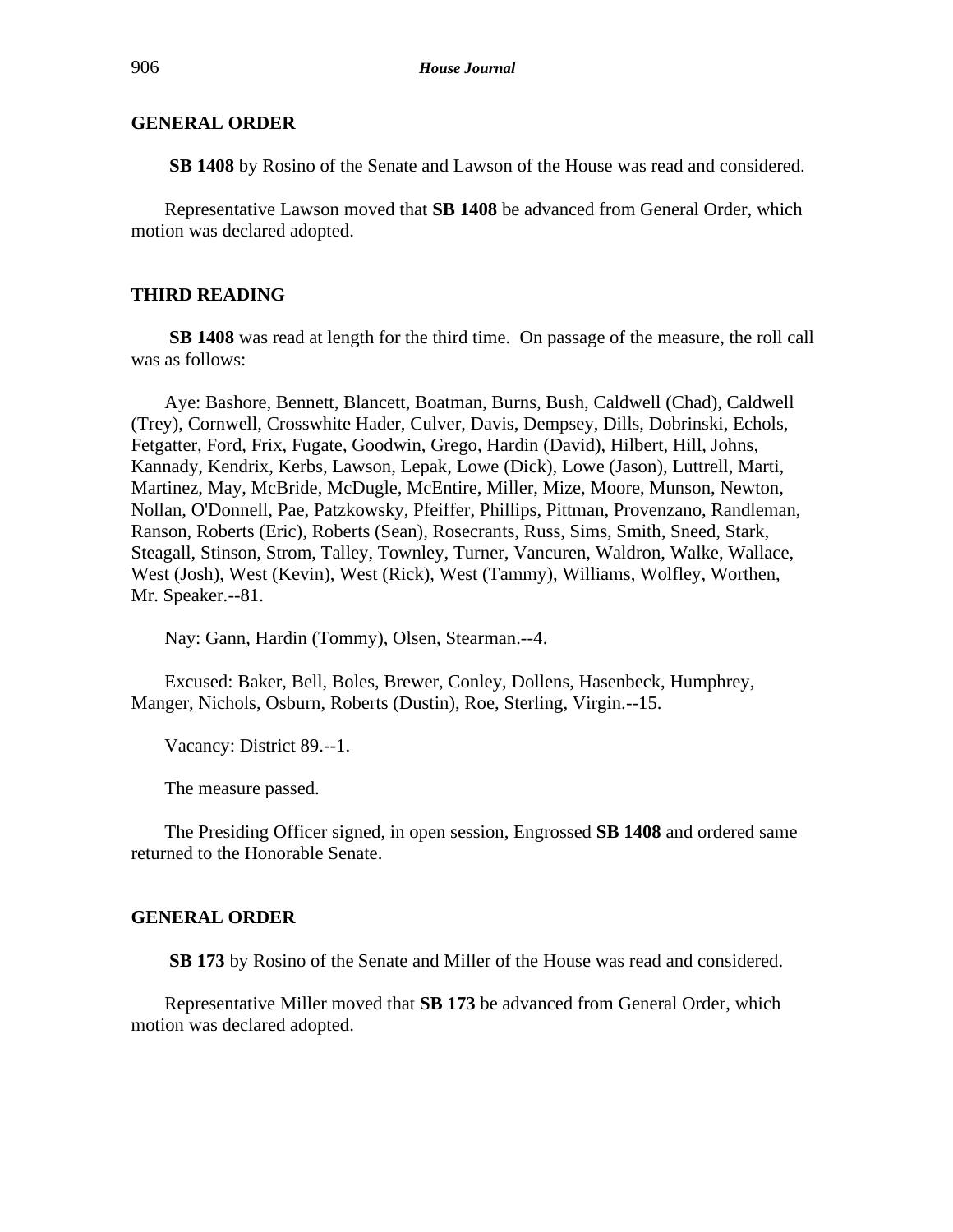**SB 173** was read at length for the third time. On passage of the measure, the roll call was as follows:

Aye: Baker, Bashore, Bennett, Blancett, Boatman, Burns, Bush, Caldwell (Chad), Caldwell (Trey), Conley, Cornwell, Crosswhite Hader, Culver, Davis, Dempsey, Dills, Dobrinski, Echols, Fetgatter, Ford, Frix, Fugate, Grego, Hardin (David), Hasenbeck, Hill, Johns, Kannady, Kendrix, Kerbs, Lawson, Lepak, Lowe (Dick), Lowe (Jason), Marti, Martinez, May, McBride, McDugle, McEntire, Miller, Mize, Moore, Munson, Newton, Nollan, O'Donnell, Olsen, Osburn, Pae, Patzkowsky, Pfeiffer, Pittman, Provenzano, Randleman, Ranson, Roberts (Eric), Roberts (Sean), Rosecrants, Russ, Sims, Smith, Sneed, Stark, Steagall, Sterling, Stinson, Strom, Talley, Townley, Vancuren, Waldron, West (Josh), West (Kevin), West (Tammy), Williams, Wolfley, Worthen, Mr. Speaker.--79.

Nay: Gann, Goodwin, Hardin (Tommy), Stearman, West (Rick).--5.

Excused: Bell, Boles, Brewer, Dollens, Hilbert, Humphrey, Luttrell, Manger, Nichols, Phillips, Roberts (Dustin), Roe, Turner, Virgin, Walke, Wallace.--16.

Vacancy: District 89.--1.

The measure passed.

The Presiding Officer signed, in open session, Engrossed **SB 173** and ordered same returned to the Honorable Senate.

## **GENERAL ORDER**

**SB 1596** by Howard of the Senate and Stinson of the House was read and considered.

Representative Stinson moved that **SB 1596** be advanced from General Order, which motion was declared adopted.

#### **THIRD READING**

**SB 1596** was read at length for the third time. On passage of the measure and emergency, the roll call was as follows:

Aye: Bashore, Bell, Bennett, Blancett, Boatman, Burns, Bush, Caldwell (Chad), Caldwell (Trey), Conley, Cornwell, Crosswhite Hader, Culver, Davis, Dempsey, Dills, Dobrinski, Echols, Fetgatter, Ford, Frix, Fugate, Goodwin, Grego, Hardin (David), Hasenbeck, Hill, Johns, Kannady, Kendrix, Kerbs, Lawson, Lepak, Lowe (Dick), Lowe (Jason), Luttrell, Manger, Marti, Martinez, May, McBride, McDugle, McEntire, Miller, Mize, Moore, Munson, Newton, Nollan, O'Donnell, Olsen, Osburn, Pae, Patzkowsky, Pfeiffer, Pittman, Provenzano, Randleman, Ranson, Roberts (Eric), Roberts (Sean),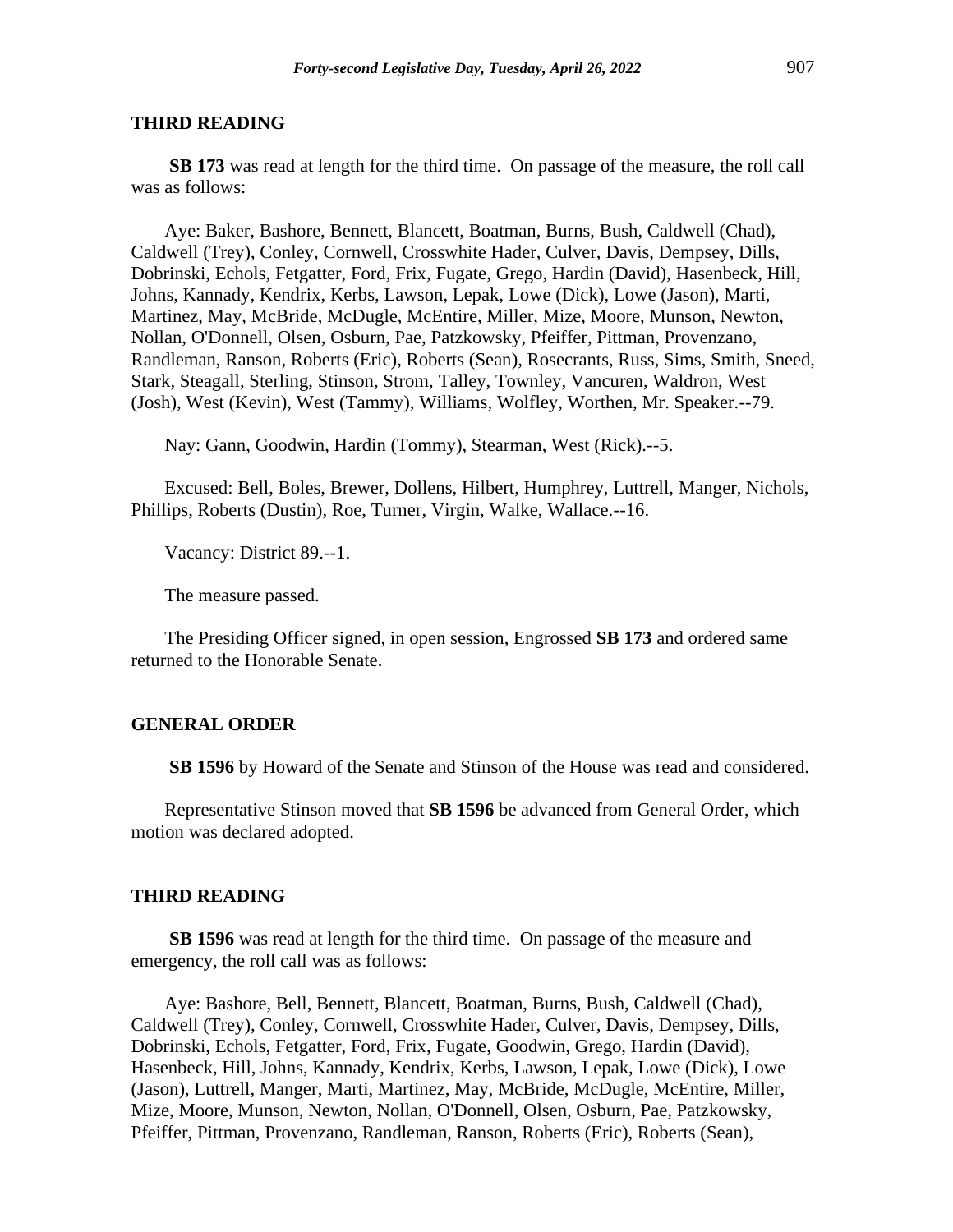Rosecrants, Russ, Sims, Smith, Sneed, Stark, Steagall, Stearman, Sterling, Stinson, Strom, Talley, Townley, Turner, Vancuren, Waldron, Walke, West (Josh), West (Kevin), Williams, Wolfley, Worthen, Mr. Speaker.--84.

Nay: Gann, Hardin (Tommy), West (Rick).--3.

Excused: Baker, Boles, Brewer, Dollens, Hilbert, Humphrey, Nichols, Phillips, Roberts (Dustin), Roe, Virgin, Wallace, West (Tammy).--13.

Vacancy: District 89.--1.

The measure and emergency passed.

The Presiding Officer signed, in open session, Engrossed **SB 1596** and ordered same returned to the Honorable Senate.

## **GENERAL ORDER**

**SB 590** by Montgomery of the Senate and Martinez of the House was read and considered.

Representative Martinez moved to amend **SB 590** by striking the enacting clause, which amendment was declared adopted.

Representative Martinez moved that **SB 590** be advanced from General Order, which motion was declared adopted.

## **THIRD READING**

**SB 590** was read at length for the third time. On passage of the measure, the roll call was as follows:

Aye: Baker, Bell, Bennett, Boatman, Burns, Bush, Caldwell (Chad), Cornwell, Crosswhite Hader, Culver, Dempsey, Dills, Dobrinski, Echols, Ford, Frix, Fugate, Goodwin, Grego, Hardin (David), Hasenbeck, Hill, Johns, Kannady, Kerbs, Lawson, Lepak, Lowe (Dick), Luttrell, Manger, Marti, Martinez, May, McBride, McDugle, Miller, Mize, Moore, Munson, Newton, O'Donnell, Osburn, Pae, Patzkowsky, Pfeiffer, Phillips, Pittman, Provenzano, Randleman, Ranson, Rosecrants, Sims, Sneed, Stark, Sterling, Stinson, Talley, Townley, Waldron, Walke, West (Tammy), Williams, Wolfley, Mr. Speaker.--64.

Nay: Bashore, Blancett, Davis, Gann, Hardin (Tommy), Kendrix, Olsen, Roberts (Eric), Roberts (Sean), Smith, Steagall, Stearman, Strom, Vancuren, West (Josh), West (Kevin), West (Rick), Worthen.--18.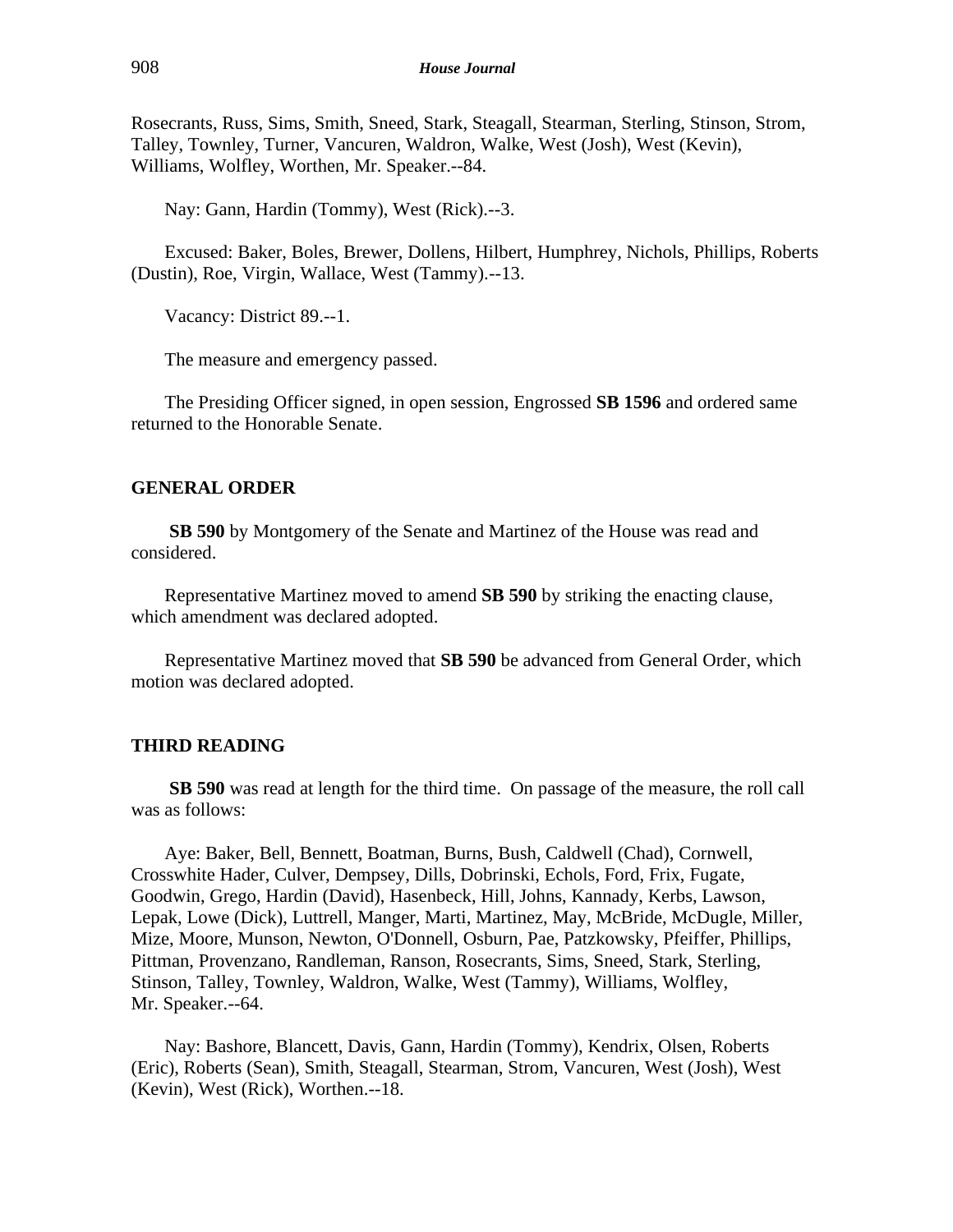Excused: Boles, Brewer, Conley, Dollens, Fetgatter, Hilbert, Humphrey, McEntire, Nichols, Nollan, Roberts (Dustin), Roe, Turner, Virgin, Wallace.--15.

Constitutional Priv: Caldwell (Trey), Lowe (Jason), Russ.--3.

Vacancy: District 89.--1.

The measure passed.

**SB 590** was referred for engrossment.

## **GENERAL ORDER**

**SB 1351** by Haste of the Senate and Miller of the House was read and considered.

Representative Miller moved that **SB 1351** be advanced from General Order, which motion was declared adopted.

#### **THIRD READING**

**SB 1351** was read at length for the third time. On passage of the measure, the roll call was as follows:

Aye: Baker, Bashore, Bell, Bennett, Blancett, Boatman, Burns, Bush, Caldwell (Chad), Caldwell (Trey), Conley, Cornwell, Crosswhite Hader, Culver, Davis, Dempsey, Dills, Dobrinski, Echols, Ford, Frix, Fugate, Gann, Goodwin, Grego, Hardin (David), Hardin (Tommy), Hasenbeck, Hill, Johns, Kannady, Kendrix, Kerbs, Lawson, Lepak, Lowe (Dick), Lowe (Jason), Luttrell, Manger, Marti, Martinez, May, McBride, McDugle, McEntire, Miller, Mize, Moore, Munson, Newton, Nollan, O'Donnell, Olsen, Osburn, Pae, Patzkowsky, Pfeiffer, Phillips, Pittman, Provenzano, Randleman, Ranson, Roberts (Eric), Roberts (Sean), Rosecrants, Russ, Sims, Smith, Sneed, Stark, Steagall, Stearman, Sterling, Stinson, Strom, Talley, Townley, Turner, Vancuren, Waldron, Walke, West (Josh), West (Kevin), West (Rick), West (Tammy), Williams, Wolfley, Worthen, Mr. Speaker.--89.

Excused: Boles, Brewer, Dollens, Fetgatter, Hilbert, Humphrey, Nichols, Roberts (Dustin), Roe, Virgin, Wallace.--11.

Vacancy: District 89.--1.

The measure passed.

The Presiding Officer signed, in open session, Engrossed **SB 1351** and ordered same returned to the Honorable Senate.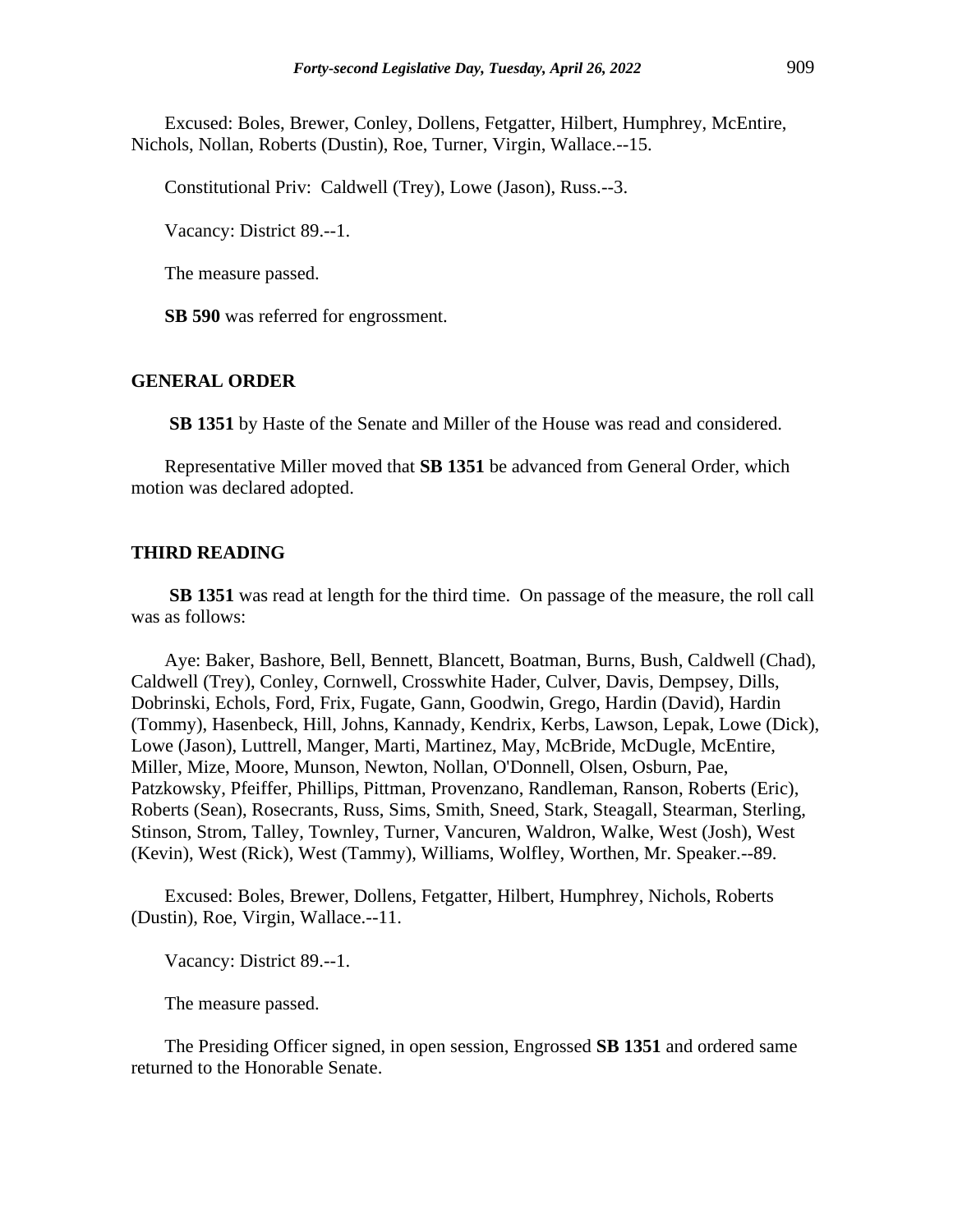**SB 1235** by Pugh et al. of the Senate and Mize of the House was read and considered.

Representative Mize moved that **SB 1235** be advanced from General Order, which motion was declared adopted.

## **THIRD READING**

**SB 1235** was read at length for the third time. On passage of the measure and emergency, the roll call was as follows:

Aye: Bashore, Bell, Bennett, Blancett, Boatman, Burns, Bush, Caldwell (Chad), Caldwell (Trey), Conley, Cornwell, Crosswhite Hader, Culver, Davis, Dempsey, Dills, Dobrinski, Ford, Frix, Fugate, Gann, Goodwin, Grego, Hardin (David), Hardin (Tommy), Hasenbeck, Hill, Johns, Kannady, Kendrix, Lawson, Lepak, Lowe (Dick), Lowe (Jason), Manger, Marti, Martinez, May, McDugle, McEntire, Miller, Mize, Moore, Munson, Newton, Nollan, O'Donnell, Olsen, Osburn, Pae, Patzkowsky, Pfeiffer, Phillips, Pittman, Provenzano, Randleman, Ranson, Roberts (Eric), Roberts (Sean), Rosecrants, Sims, Smith, Sneed, Stark, Steagall, Stearman, Sterling, Stinson, Strom, Talley, Townley, Turner, Vancuren, Waldron, Walke, West (Josh), West (Kevin), West (Rick), Williams, Wolfley, Worthen, Mr. Speaker.--82.

Excused: Baker, Boles, Brewer, Dollens, Echols, Fetgatter, Hilbert, Humphrey, Kerbs, Luttrell, McBride, Nichols, Roberts (Dustin), Roe, Russ, Virgin, Wallace, West (Tammy).--18.

Vacancy: District 89.--1.

The measure and emergency passed.

The Presiding Officer signed, in open session, Engrossed **SB 1235** and ordered same returned to the Honorable Senate.

#### **GENERAL ORDER**

**SB 1410** by Taylor of the Senate and Mize of the House was read and considered.

Representative Mize moved that **SB 1410** be advanced from General Order, which motion was declared adopted.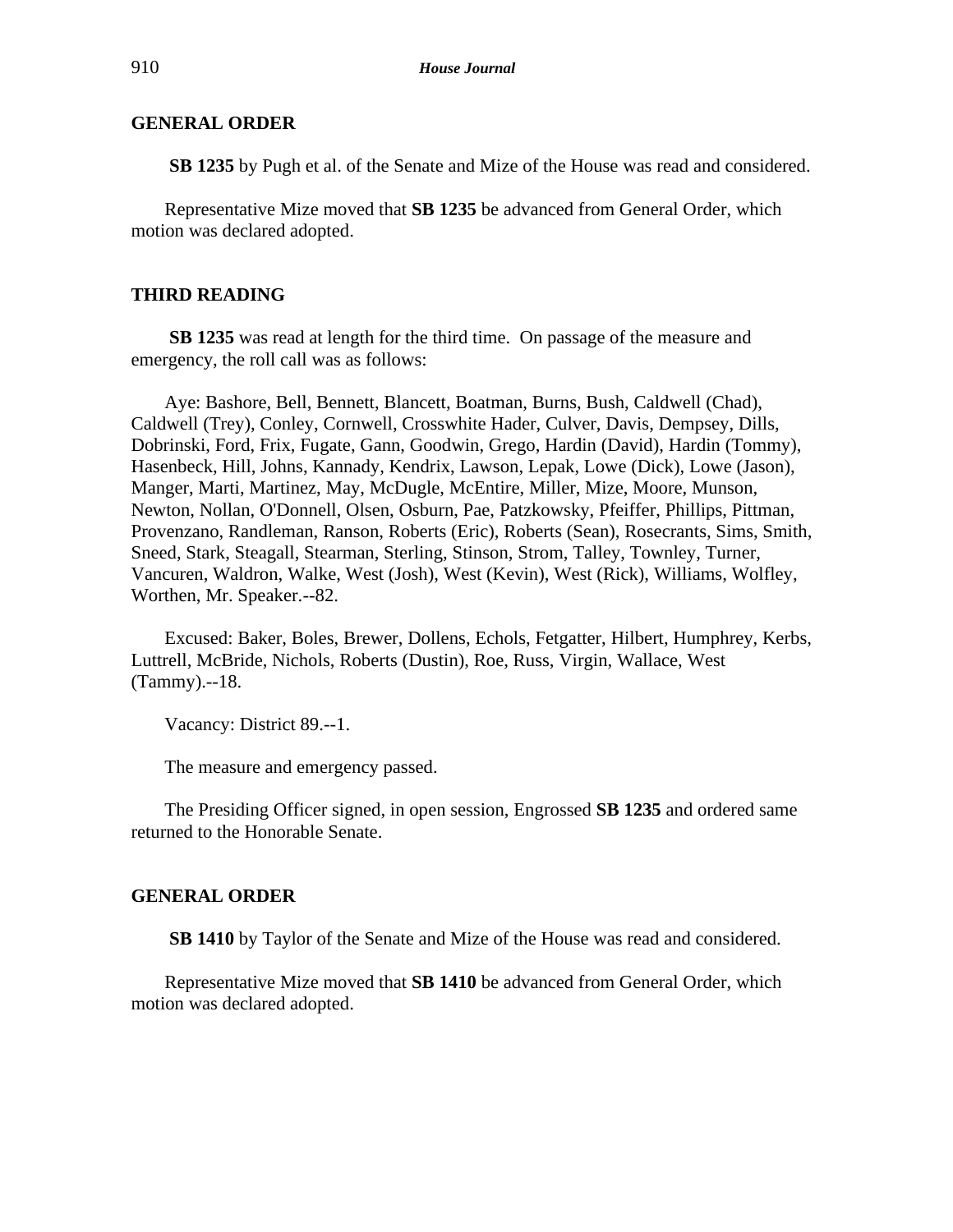**SB 1410** was read at length for the third time. On passage of the measure, the roll call was as follows:

Aye: Baker, Bashore, Bell, Bennett, Blancett, Boatman, Burns, Bush, Caldwell (Chad), Caldwell (Trey), Conley, Cornwell, Crosswhite Hader, Culver, Davis, Dempsey, Dills, Dobrinski, Echols, Ford, Frix, Fugate, Goodwin, Grego, Hardin (David), Hasenbeck, Hill, Johns, Kannady, Kendrix, Kerbs, Lawson, Lepak, Lowe (Dick), Lowe (Jason), Manger, Marti, Martinez, May, McBride, McDugle, McEntire, Miller, Mize, Moore, Munson, Nollan, O'Donnell, Olsen, Osburn, Pae, Patzkowsky, Pfeiffer, Phillips, Pittman, Provenzano, Randleman, Ranson, Roberts (Eric), Rosecrants, Sims, Smith, Sneed, Stark, Steagall, Sterling, Stinson, Strom, Talley, Townley, Turner, Vancuren, Waldron, Walke, West (Josh), West (Kevin), West (Tammy), Williams, Wolfley, Mr. Speaker.--80.

Nay: Gann, Hardin (Tommy), Roberts (Sean), Stearman, West (Rick), Worthen.--6.

Excused: Boles, Brewer, Dollens, Fetgatter, Hilbert, Humphrey, Luttrell, Newton, Nichols, Roberts (Dustin), Roe, Russ, Virgin, Wallace.--14.

Vacancy: District 89.--1.

The measure passed.

The Presiding Officer signed, in open session, Engrossed **SB 1410** and ordered same returned to the Honorable Senate.

#### **GENERAL ORDER**

**SB 1413** by Montgomery of the Senate and Sneed of the House was read and considered.

Representative Sneed moved to amend **SB 1413,** Page 4, Lines 14 and 15 by striking the words "including factors that were considered but rejected", which amendment was declared adopted.

Representative Sneed moved that **SB 1413** be advanced from General Order, which motion was declared adopted.

#### **THIRD READING**

**SB 1413** was read at length for the third time. On passage of the measure, the roll call was as follows:

Aye: Bashore, Bell, Bennett, Blancett, Boatman, Burns, Bush, Caldwell (Chad), Caldwell (Trey), Conley, Cornwell, Crosswhite Hader, Culver, Davis, Dempsey, Dills,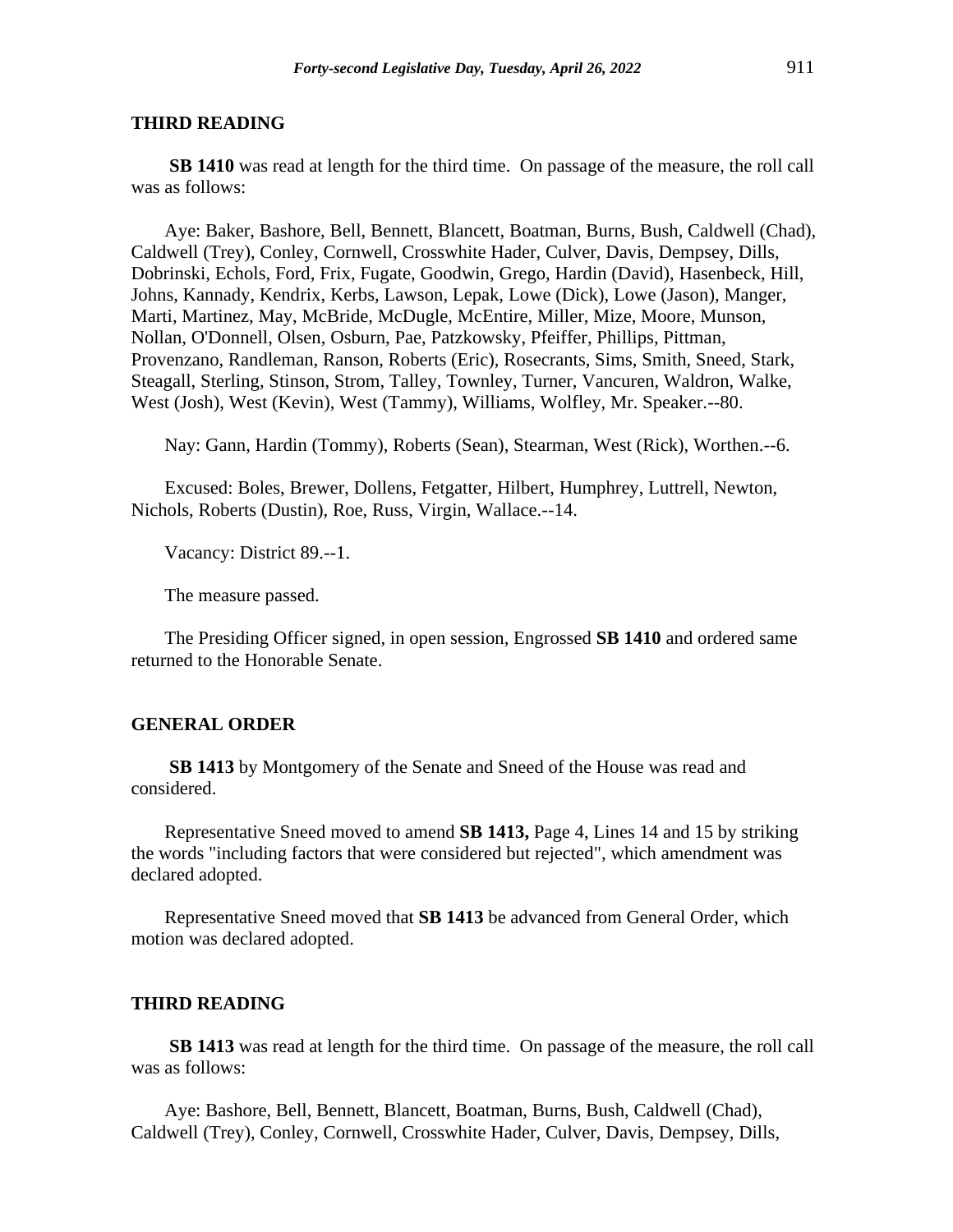Dobrinski, Ford, Frix, Fugate, Goodwin, Grego, Hardin (David), Hasenbeck, Hill, Johns, Kannady, Kendrix, Kerbs, Lawson, Lepak, Lowe (Dick), Lowe (Jason), Manger, Marti, Martinez, May, McDugle, McEntire, Miller, Mize, Moore, Munson, Newton, Nollan, O'Donnell, Olsen, Osburn, Pae, Patzkowsky, Pfeiffer, Phillips, Pittman, Provenzano, Randleman, Ranson, Roberts (Eric), Roberts (Sean), Rosecrants, Russ, Sims, Smith, Sneed, Stark, Steagall, Stearman, Sterling, Stinson, Strom, Talley, Townley, Turner, Vancuren, Waldron, Walke, West (Josh), West (Kevin), West (Tammy), Williams, Wolfley, Worthen, Mr. Speaker.--82.

Nay: Gann, Hardin (Tommy), West (Rick).--3.

Excused: Baker, Boles, Brewer, Dollens, Echols, Fetgatter, Hilbert, Humphrey, Luttrell, McBride, Nichols, Roberts (Dustin), Roe, Virgin, Wallace.--15.

Vacancy: District 89.--1.

The measure passed.

The Presiding Officer signed, in open session, Engrossed **SB 1413** and ordered same returned to the Honorable Senate.

#### **GENERAL ORDER**

**SB 1241** by Quinn of the Senate and Sneed of the House was read and considered.

Representative Sneed moved that **SB 1241** be advanced from General Order, which motion was declared adopted.

#### **THIRD READING**

**SB 1241** was read at length for the third time. On passage of the measure and emergency, the roll call was as follows:

Aye: Bashore, Bell, Bennett, Blancett, Boatman, Burns, Bush, Caldwell (Chad), Caldwell (Trey), Conley, Cornwell, Crosswhite Hader, Culver, Davis, Dempsey, Dills, Dobrinski, Ford, Frix, Fugate, Gann, Goodwin, Grego, Hardin (David), Hardin (Tommy), Hasenbeck, Hill, Johns, Kannady, Kendrix, Kerbs, Lawson, Lepak, Lowe (Dick), Lowe (Jason), Manger, Marti, Martinez, May, McDugle, McEntire, Miller, Mize, Moore, Munson, Newton, Nollan, O'Donnell, Olsen, Osburn, Pae, Patzkowsky, Pfeiffer, Phillips, Pittman, Provenzano, Randleman, Ranson, Roberts (Eric), Roberts (Sean), Rosecrants, Russ, Sims, Smith, Sneed, Stark, Steagall, Stearman, Sterling, Strom, Talley, Townley, Turner, Vancuren, Waldron, Walke, West (Josh), West (Kevin), West (Rick), Williams, Wolfley, Worthen, Mr. Speaker.--83.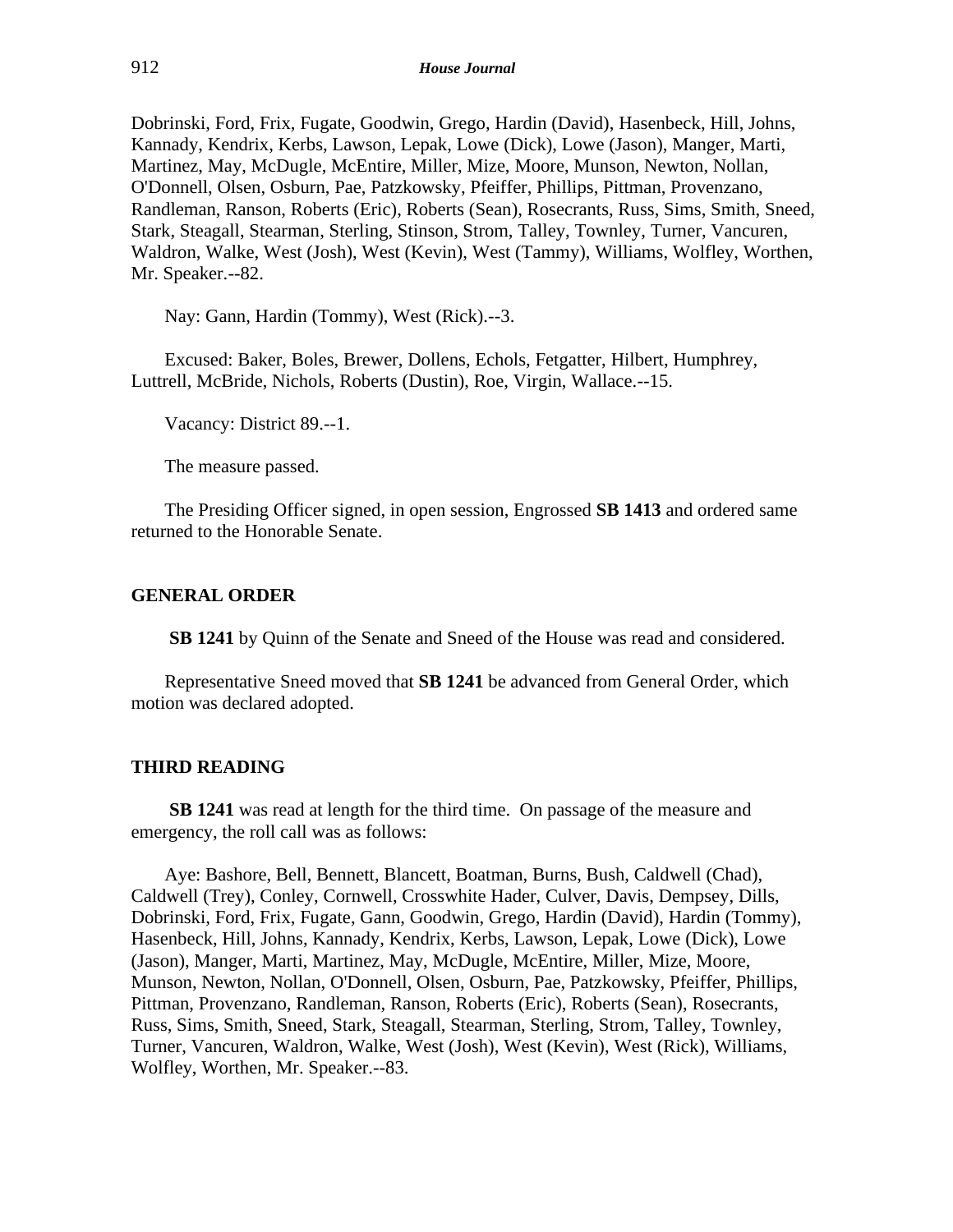Excused: Baker, Boles, Brewer, Dollens, Echols, Fetgatter, Hilbert, Humphrey, Luttrell, McBride, Nichols, Roberts (Dustin), Roe, Stinson, Virgin, Wallace, West (Tammy).--17.

Vacancy: District 89.--1.

The measure and emergency passed.

The Presiding Officer signed, in open session, Engrossed **SB 1241** and ordered same returned to the Honorable Senate.

#### **GENERAL ORDER**

**SB 1242** by Quinn of the Senate and Sneed of the House was read and considered.

Representative Sneed moved that **SB 1242** be advanced from General Order, which motion was declared adopted.

## **THIRD READING**

**SB 1242** was read at length for the third time. On passage of the measure, the roll call was as follows:

Aye: Bashore, Bell, Bennett, Blancett, Boatman, Burns, Bush, Caldwell (Chad), Caldwell (Trey), Conley, Cornwell, Crosswhite Hader, Culver, Davis, Dempsey, Dills, Dobrinski, Ford, Frix, Fugate, Gann, Goodwin, Grego, Hardin (David), Hardin (Tommy), Hasenbeck, Hill, Johns, Kannady, Kendrix, Kerbs, Lawson, Lepak, Lowe (Jason), Luttrell, Manger, Marti, Martinez, May, McDugle, McEntire, Miller, Mize, Moore, Munson, Newton, Nollan, O'Donnell, Olsen, Osburn, Pae, Patzkowsky, Pfeiffer, Phillips, Pittman, Provenzano, Randleman, Ranson, Roberts (Eric), Roberts (Sean), Rosecrants, Russ, Smith, Sneed, Stark, Steagall, Sterling, Stinson, Strom, Talley, Townley, Vancuren, Waldron, Walke, West (Josh), West (Kevin), West (Rick), Williams, Wolfley, Worthen, Mr. Speaker.--81.

Nay: Stearman.--1.

Excused: Baker, Boles, Brewer, Dollens, Echols, Fetgatter, Hilbert, Humphrey, Lowe (Dick), McBride, Nichols, Roberts (Dustin), Roe, Sims, Turner, Virgin, Wallace, West (Tammy).--18.

Vacancy: District 89.--1.

The measure passed.

The Presiding Officer signed, in open session, Engrossed **SB 1242** and ordered same returned to the Honorable Senate.